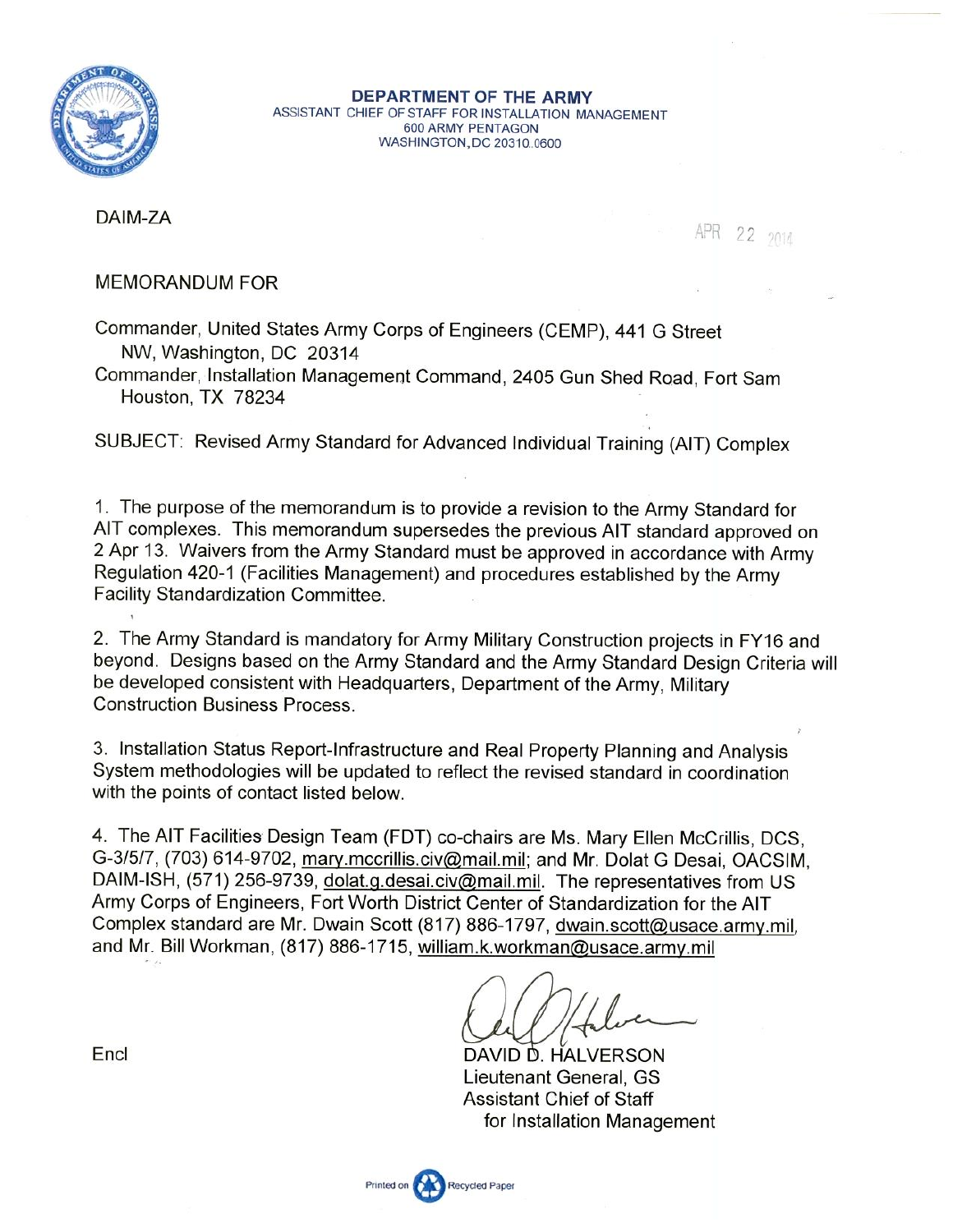

**DEPARTMENT OF THE ARMY ASSISTANT CHIEF OF STAFF FOR INSTALLATION MANAGEMENT 600 ARMY PENTAGON WASHINGTON DC 20310-0600** 

### **The Army Standard for Advanced Individual Training (AIT) Complexes**

### **Description:**

Advanced Individual Training (AIT) complexes are required by the Army to encompass living, dining, training, and administrative/command operations. AIT Complexes are comprised of Barracks/Company Operations Facilities (B/COF), Dining Facility (DFAC), Battalion Headquarters (BNHQ), and Lawn Equipment Storage Buildings (LEB). These facilities, with outdoor training areas and any additional support facilities, are arranged on the site as a unit to allow the battalion to live, eat, train, and work together. When multiple battalions are organized under a brigade, a Brigade Headquarters (BDE HQ) may also be programmed in the AIT Complex.

B/COF is comprised of living quarters, toilets, multi-purpose rooms, storage, company operations and other support spaces. DFAC is comprised of delivery, storage, preparation, cleaning, serving, seated dining, and field feeding components. BNHQ is comprised of administration, special functions, storage, and multi-purpose room components for personnel assigned to work in those facilities. BDE HQ is comprised of administrative and special function components for personnel assigned to work in those facilities. LEB provides storage for maintenance equipment and materials. The site includes a running track, physical training (PT) pits, vehicular and service access drives, and parking areas.

#### **Applicability:**

- The Army Standard applies to Active and Reserve Component facilities on Army Installations.
- The Army Standard is mandatory for all construction projects. Facility renovation is addressed under the Guidance section.
- AIT projects must be reviewed by the USACE designated Center of Standardization (COS) for compliance with the Army Standard.
- All USACE geographic districts shall incorporate the mandatory design features described herein in close coordination with the COS for AIT complexes.
- This Army Standard supersedes space allowance standards contained in AR 405-70 and serves as the primary authority for AIT facilities worldwide.

#### **Waivers:**

- Only the Assistant Chief of Staff for Installation Management has the authority to approve exceptions to the Army Standard.
- Waivers from the Army Standard must be requested in accordance with AR 420-1 and the Army Facilities Standardization Program Charter, latest edition.
- All waiver requests to the Army Standard require COS conflict resolution prior to submission by the Garrison Commander through the IMCOM Region to HQ IMCOM.
- Garrison Army Standard waiver request submissions must be received in sufficient time to allow completion of Facility Design Team review and development of recommendations or courses of action for the Army Facilities Standardization Committee to consider prior to implementation into project design. Late submissions or project delays are not sufficient stand-alone justification for accelerated review or other dispensation to meeting the Army Standard.
- All waiver requests shall include compelling rationale of functional and operational deviations to include substantiating documentation in sufficient detail for the Army to assess implications of approving the waiver.
- All HQDA approved waivers shall be documented in installation master plans thereby serving as the installation's modified standards.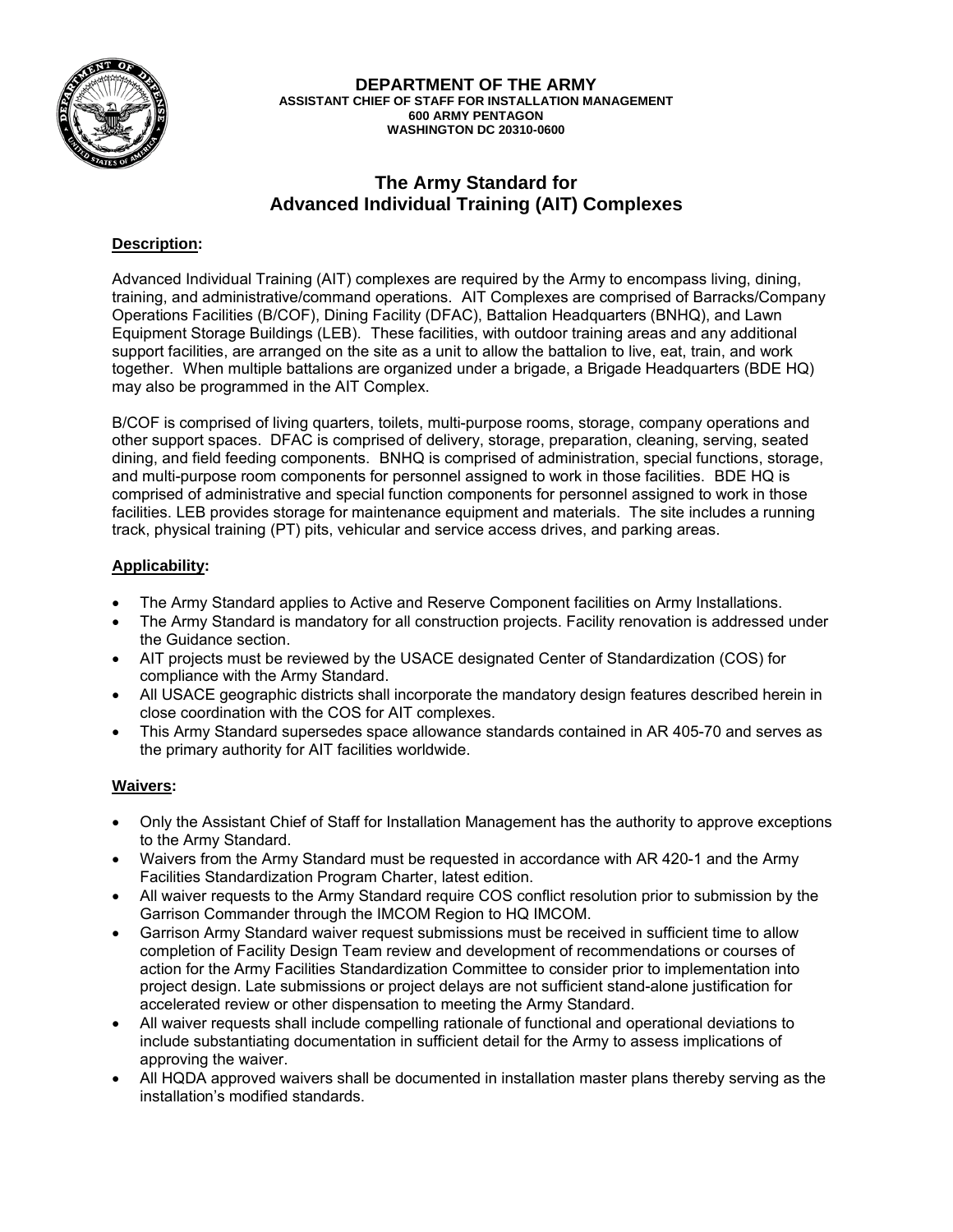# **THE ARMY STANDARD FOR AIT COMPLEXES**

| <b>ITEM</b>                        | <b>MANDATORY CRITERIA</b>                                                                                                                                                                                                                                                                                                                                                                                                       |             |                                                                                                                                                                                                                                                                                                                                                                                                                                                                                                                                                                                                                           |  |
|------------------------------------|---------------------------------------------------------------------------------------------------------------------------------------------------------------------------------------------------------------------------------------------------------------------------------------------------------------------------------------------------------------------------------------------------------------------------------|-------------|---------------------------------------------------------------------------------------------------------------------------------------------------------------------------------------------------------------------------------------------------------------------------------------------------------------------------------------------------------------------------------------------------------------------------------------------------------------------------------------------------------------------------------------------------------------------------------------------------------------------------|--|
|                                    | AIT COMPLEX FACILITIES MAXIMUM GROSS AREA:<br>Gross Square Footage (GSF) Deviation: The facility constructed gross area shall<br>not exceed 105% of the space allocation set forth in this document to accommodate<br>site, construction, or environmental factors. Such deviations must be authorized as<br>part of the DD1391 allowed total square footage (SF).<br>B/COF: 1,200 PN per complex (4 x 300 PN companies per BN) |             |                                                                                                                                                                                                                                                                                                                                                                                                                                                                                                                                                                                                                           |  |
|                                    | 5-story B/COF                                                                                                                                                                                                                                                                                                                                                                                                                   | 176,000 GSF | (each, 600 PN)                                                                                                                                                                                                                                                                                                                                                                                                                                                                                                                                                                                                            |  |
|                                    | 3-story B/COF                                                                                                                                                                                                                                                                                                                                                                                                                   | 90,000 GSF  | (each, 300 PN)                                                                                                                                                                                                                                                                                                                                                                                                                                                                                                                                                                                                            |  |
|                                    | <b>Administration Facilities</b>                                                                                                                                                                                                                                                                                                                                                                                                |             |                                                                                                                                                                                                                                                                                                                                                                                                                                                                                                                                                                                                                           |  |
|                                    | BN HQ                                                                                                                                                                                                                                                                                                                                                                                                                           | 10,900 GSF  | (one per BN)                                                                                                                                                                                                                                                                                                                                                                                                                                                                                                                                                                                                              |  |
|                                    | <b>BDE HQ</b>                                                                                                                                                                                                                                                                                                                                                                                                                   | 9,450 GSF   | (one per BDE)                                                                                                                                                                                                                                                                                                                                                                                                                                                                                                                                                                                                             |  |
|                                    | <b>Detached Storage Facilities:</b>                                                                                                                                                                                                                                                                                                                                                                                             |             |                                                                                                                                                                                                                                                                                                                                                                                                                                                                                                                                                                                                                           |  |
|                                    | <b>LEB</b>                                                                                                                                                                                                                                                                                                                                                                                                                      | 1,000 GSF   | (one per BN)                                                                                                                                                                                                                                                                                                                                                                                                                                                                                                                                                                                                              |  |
| Gross Area of<br><b>Facilities</b> | DFAC:                                                                                                                                                                                                                                                                                                                                                                                                                           |             |                                                                                                                                                                                                                                                                                                                                                                                                                                                                                                                                                                                                                           |  |
|                                    | 1,300 PN DFAC*                                                                                                                                                                                                                                                                                                                                                                                                                  | 30,450 GSF  | (one BN serving capacity)                                                                                                                                                                                                                                                                                                                                                                                                                                                                                                                                                                                                 |  |
|                                    | 2,600 PN DFAC*                                                                                                                                                                                                                                                                                                                                                                                                                  | 55,350 GSF  | (two BN serving capacity)                                                                                                                                                                                                                                                                                                                                                                                                                                                                                                                                                                                                 |  |
|                                    | Army Standard<br>Where used in this document, $PN =$ personnel<br>battalion size AIT complex.<br>areas (as applicable).<br>INCLUDED in the NSF number of this Army Standard.<br>this Army Standard (UFC Series 3-100 Architectural and Interior Design)                                                                                                                                                                         |             | * Includes Field Feeding Options as identified elsewhere in the DFAC Mandatory Criteria of this<br>The requirement is based on population and whether the installation has existing<br>facilities on-hand, or if the installation master plan involves constructing more than a<br>All square footages listed above include covered training/assembly and queuing<br>Where identified, Net Square Footages (NSF)) represents actual measured floor<br>area. Scope adjustments (such as half-scope spaces), where applicable, ARE NOT<br>For building area calculations and measurements, refer to the Guidance Section of |  |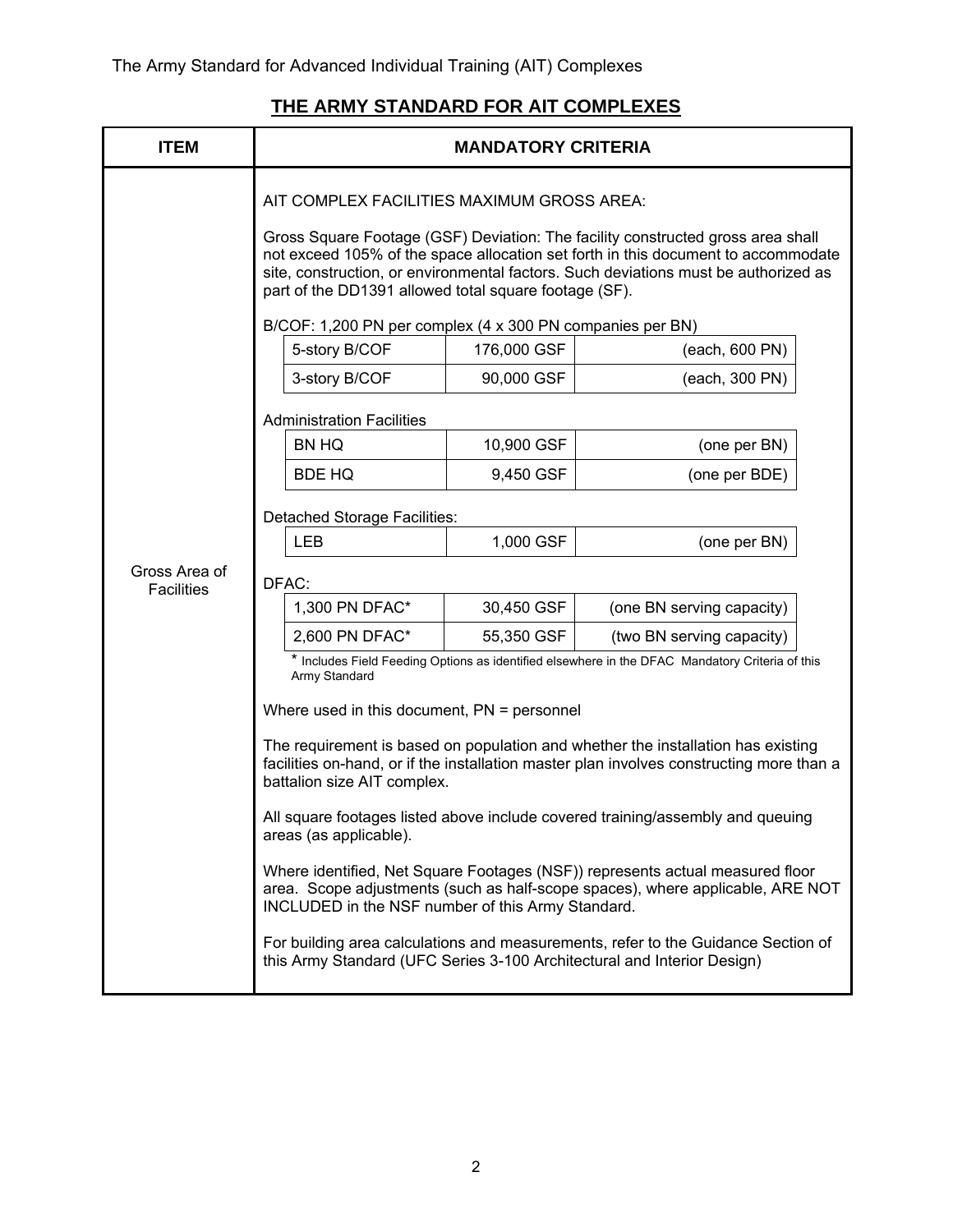| <b>ITEM</b>               | <b>MANDATORY CRITERIA</b>                                                                                                                                                                                                                                                                                                                                                                                                                                                                                                                                                                                                                                                                                                                                                                                                                                               |                                                                                    |  |
|---------------------------|-------------------------------------------------------------------------------------------------------------------------------------------------------------------------------------------------------------------------------------------------------------------------------------------------------------------------------------------------------------------------------------------------------------------------------------------------------------------------------------------------------------------------------------------------------------------------------------------------------------------------------------------------------------------------------------------------------------------------------------------------------------------------------------------------------------------------------------------------------------------------|------------------------------------------------------------------------------------|--|
|                           | AIT CAT Codes and Area Allowances / Gross Square Foot (GSF) below is intended<br>for Army wide planning purposes, which is based on a seven year historic average<br>for each planning cycle. The allowance below is for a 5-story battalion sized<br>complex. Covered Training for a BN size complex (CPLX) includes two (2) covered<br>training areas at 1,750 GSF per 5-story BCOF.                                                                                                                                                                                                                                                                                                                                                                                                                                                                                  |                                                                                    |  |
|                           | <b>CATEGORY CODE</b>                                                                                                                                                                                                                                                                                                                                                                                                                                                                                                                                                                                                                                                                                                                                                                                                                                                    | <b>ALLOWANCE</b>                                                                   |  |
|                           | 14182 Bde HQ                                                                                                                                                                                                                                                                                                                                                                                                                                                                                                                                                                                                                                                                                                                                                                                                                                                            | 9,450 GSF per Brigade                                                              |  |
|                           | 14183 Bn HQ                                                                                                                                                                                                                                                                                                                                                                                                                                                                                                                                                                                                                                                                                                                                                                                                                                                             | 5,545 GSF per Battalion                                                            |  |
|                           | 14185 Co Opns Facility                                                                                                                                                                                                                                                                                                                                                                                                                                                                                                                                                                                                                                                                                                                                                                                                                                                  | 7,267 GSF per Company                                                              |  |
|                           | 17119 Org Classroom                                                                                                                                                                                                                                                                                                                                                                                                                                                                                                                                                                                                                                                                                                                                                                                                                                                     | 22,037 GSF per Battalion                                                           |  |
|                           | 17139 Covered Training Area                                                                                                                                                                                                                                                                                                                                                                                                                                                                                                                                                                                                                                                                                                                                                                                                                                             | Allowance = Assets                                                                 |  |
| Army Wide Facility        | 44220 Lawn Equipment Bldg                                                                                                                                                                                                                                                                                                                                                                                                                                                                                                                                                                                                                                                                                                                                                                                                                                               | 1,000 GSF per Battalion                                                            |  |
| Allowance<br>Intended for | 72121 Transient UPH, AIT                                                                                                                                                                                                                                                                                                                                                                                                                                                                                                                                                                                                                                                                                                                                                                                                                                                | 251 GSF per Space(150,301 GSF/600<br>$PN)=251$                                     |  |
| <b>Planning Purposes</b>  | 72210 Dining Facility                                                                                                                                                                                                                                                                                                                                                                                                                                                                                                                                                                                                                                                                                                                                                                                                                                                   | [Number of Large DFACs X 55,350 GSF]<br>+ [Number of Medium DFACs X 30,045<br>GSF1 |  |
|                           | Methodology:<br>Number of Large DFACs = Round Down [(Number of AIT Students X 0.95<br>$\bullet$<br>Utilization) / 2,600]<br>Number of Medium DFACs = 1, if [Number of AIT Students - (# Large DFAC X<br>$\bullet$<br>2,600)] > [1,300 X 0.80 (minimum utilization)]<br>AIT Student Loads are pulled from the Army Stationing and Installation Plan<br>$\bullet$<br>(ASIP) for all Army AIT training locations. Only Trainee loads identified as<br>Active Component (COMPO 1), Type Code (TYPCO) 6 units where the last<br>character of the ASIP Unit Identification Code (UIC) = 'T' are used to generate<br>AIT Complex allowances. ASIP trainees are based on the Army Training<br>Resource Requirements System (ATRRS) data.<br>Currently, there are no special conditions or exceptions that need to be applied<br>$\bullet$<br>when generating RPLANS allowances. |                                                                                    |  |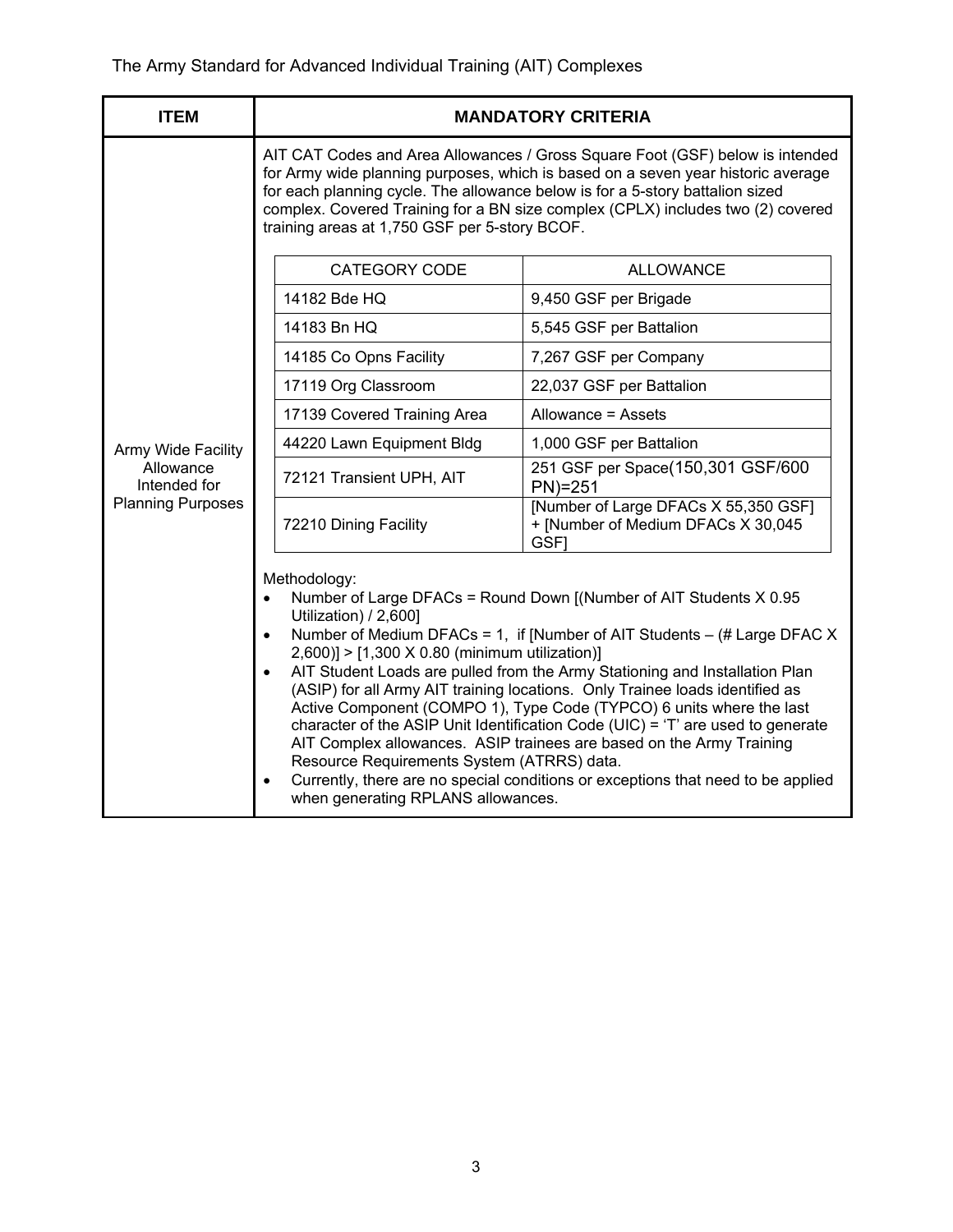| <b>ITEM</b>                                | <b>MANDATORY CRITERIA</b>                                                                                                                                                                                                                                                                                                                                                                                                                                                                                                                                                                                                                                                                                                                                                                                                                                                                                                    |                          |          |            |
|--------------------------------------------|------------------------------------------------------------------------------------------------------------------------------------------------------------------------------------------------------------------------------------------------------------------------------------------------------------------------------------------------------------------------------------------------------------------------------------------------------------------------------------------------------------------------------------------------------------------------------------------------------------------------------------------------------------------------------------------------------------------------------------------------------------------------------------------------------------------------------------------------------------------------------------------------------------------------------|--------------------------|----------|------------|
|                                            | AIT CAT Codes and Area Gross Square Foot (GSF) allowance below is for a 5-<br>story battalion size complex. A typical default battalion size AIT complex consists of:<br>Two (2) 5-story AIT BCOFs.<br>One (1) AIT BNHQ<br>One (1) Lawn Equipment Building (LEB)<br>One (1) 1300 PN DFAC<br>The gross building area in some cases will be the gross area for multiple cat codes<br>combined in a single building. For example an AIT BCOF has multiple CAT Codes:<br>72121 Barracks portion (Includes-Living Quarters, Dayrooms, Laundries<br>$\bullet$<br>and other associated spaces)<br>14185 COF (Includes Private/Semi Private offices, Platoon Sergeant<br>$\bullet$<br>offices, associated Toilet rooms and other associated spaces)<br>17119 Organizational Classroom (Includes Multi-Purpose rooms,<br>$\bullet$<br>associated Toilet rooms, Supply rooms, Computer Learning Center and<br>other associated spaces. |                          |          |            |
| <b>Facility Allowance</b><br>Intended for  |                                                                                                                                                                                                                                                                                                                                                                                                                                                                                                                                                                                                                                                                                                                                                                                                                                                                                                                              | <b>FACILITY TYPE</b>     | CAT CODE | AREA (GSF) |
| <b>Facility Design</b><br>Purposes         | <b>BCOF</b>                                                                                                                                                                                                                                                                                                                                                                                                                                                                                                                                                                                                                                                                                                                                                                                                                                                                                                                  |                          |          |            |
|                                            | <b>Barracks</b>                                                                                                                                                                                                                                                                                                                                                                                                                                                                                                                                                                                                                                                                                                                                                                                                                                                                                                              |                          | 72121    | 150,301    |
|                                            | <b>COF</b>                                                                                                                                                                                                                                                                                                                                                                                                                                                                                                                                                                                                                                                                                                                                                                                                                                                                                                                   |                          | 14185    | 7,267      |
|                                            |                                                                                                                                                                                                                                                                                                                                                                                                                                                                                                                                                                                                                                                                                                                                                                                                                                                                                                                              | Organizational Classroom | 17119    | 16,682     |
|                                            |                                                                                                                                                                                                                                                                                                                                                                                                                                                                                                                                                                                                                                                                                                                                                                                                                                                                                                                              | <b>Covered Training</b>  | 17139    | 1,750      |
|                                            | <b>BNHQ</b>                                                                                                                                                                                                                                                                                                                                                                                                                                                                                                                                                                                                                                                                                                                                                                                                                                                                                                                  |                          | 14183    | 5,545      |
|                                            |                                                                                                                                                                                                                                                                                                                                                                                                                                                                                                                                                                                                                                                                                                                                                                                                                                                                                                                              | Organizational Classroom | 17119    | 5,355      |
|                                            | <b>BDEHQ</b>                                                                                                                                                                                                                                                                                                                                                                                                                                                                                                                                                                                                                                                                                                                                                                                                                                                                                                                 |                          | 14182    | 9,450      |
|                                            | <b>LEB</b>                                                                                                                                                                                                                                                                                                                                                                                                                                                                                                                                                                                                                                                                                                                                                                                                                                                                                                                   |                          | 44220    | 1,000      |
|                                            |                                                                                                                                                                                                                                                                                                                                                                                                                                                                                                                                                                                                                                                                                                                                                                                                                                                                                                                              | DFAC (Medium)            | 72210    | 30,045     |
|                                            |                                                                                                                                                                                                                                                                                                                                                                                                                                                                                                                                                                                                                                                                                                                                                                                                                                                                                                                              | DFAC (Large)             | 72210    | 55,350     |
| Energy<br>Performance                      | Facilities shall be designed in compliance with prevailing policy and mandatory<br>requirements for Federal facilities and Army engineering documentation in force at<br>time of project definition and cost estimating.                                                                                                                                                                                                                                                                                                                                                                                                                                                                                                                                                                                                                                                                                                     |                          |          |            |
| Sustainable<br>Design<br>Development       | Facilities shall be designed to meet current sustainable development and design<br>policy requirements as established by the Department of the Army.                                                                                                                                                                                                                                                                                                                                                                                                                                                                                                                                                                                                                                                                                                                                                                         |                          |          |            |
| Antiterrorism /<br><b>Force Protection</b> | Facilities shall meet security requirements IAW UFC 4-010-01, DoD Minimum Anti-<br>terrorism Standards for Buildings, latest edition.                                                                                                                                                                                                                                                                                                                                                                                                                                                                                                                                                                                                                                                                                                                                                                                        |                          |          |            |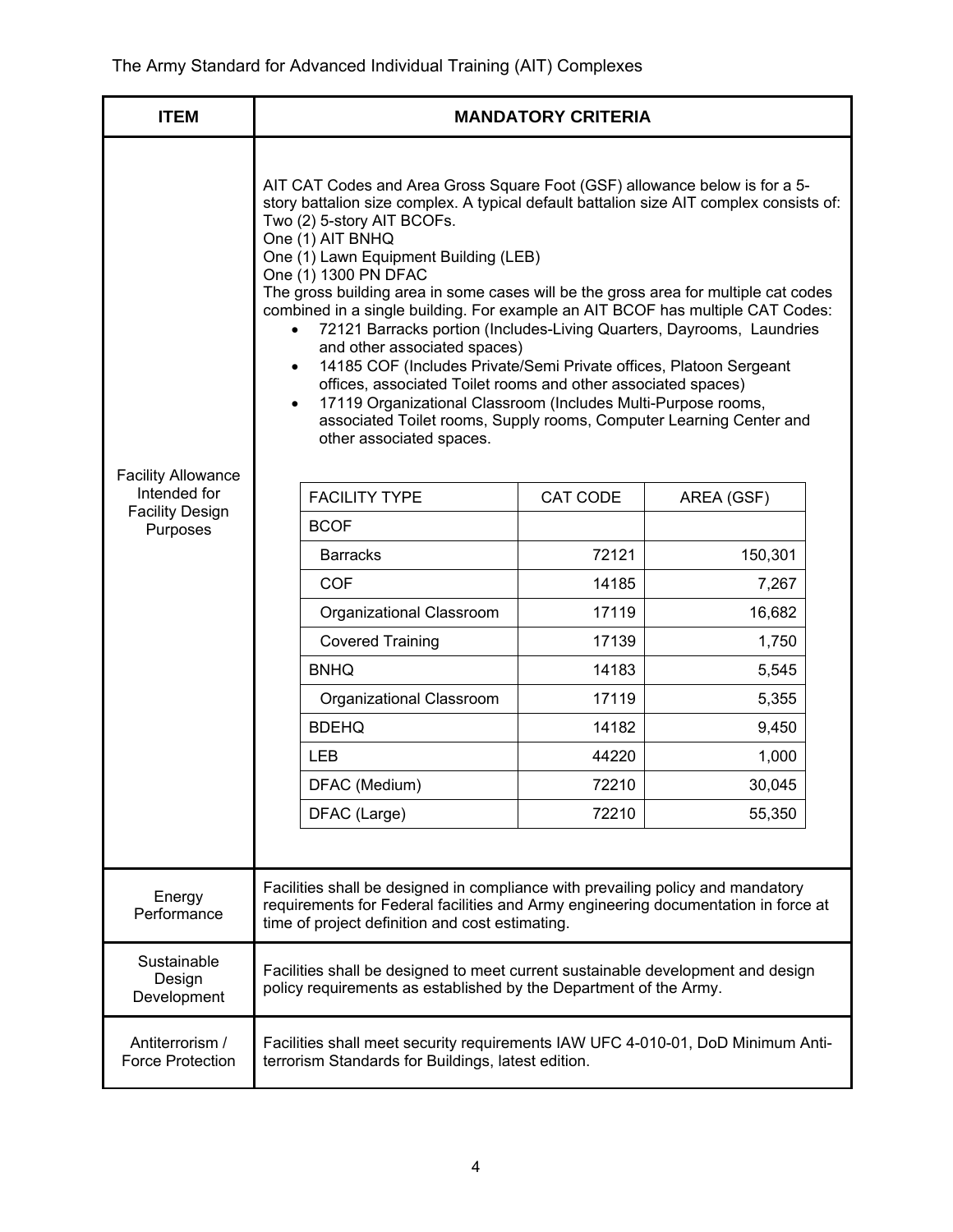| <b>ITEM</b>                                                 | <b>MANDATORY CRITERIA</b>                                                                                                                                                                                                                                                                                                                                                                                                                                                                                                                                                                                                                                                                                                                                                                                                                                                                                                                                                                                                                                                                                                                                                                                                     |
|-------------------------------------------------------------|-------------------------------------------------------------------------------------------------------------------------------------------------------------------------------------------------------------------------------------------------------------------------------------------------------------------------------------------------------------------------------------------------------------------------------------------------------------------------------------------------------------------------------------------------------------------------------------------------------------------------------------------------------------------------------------------------------------------------------------------------------------------------------------------------------------------------------------------------------------------------------------------------------------------------------------------------------------------------------------------------------------------------------------------------------------------------------------------------------------------------------------------------------------------------------------------------------------------------------|
| <b>Technical Design</b><br>Criteria and<br><b>Standards</b> | International Building Code except where Installation Design Guide or military<br>standards are required to meet specific operational needs.                                                                                                                                                                                                                                                                                                                                                                                                                                                                                                                                                                                                                                                                                                                                                                                                                                                                                                                                                                                                                                                                                  |
| <b>Outdoor Training</b>                                     | Minimum mandatory exterior training areas shall include:<br>Running Track: One, closed quarter mile track per BN<br>$\bullet$<br>Physical Training Pit: One, 11,250 SF training pit per company (four per BN)<br>$\bullet$<br>PT pits shall be synthetic material, such as rubber mulch or turf, color as<br>selected by installation.<br>Physical Training Stations: Four, 4-Station pull-up bar sets per company<br>$\bullet$<br>(Sixteen per BN).                                                                                                                                                                                                                                                                                                                                                                                                                                                                                                                                                                                                                                                                                                                                                                          |
| <b>Exterior Lighting</b>                                    | Exterior lighting systems shall be provided for parking areas, sidewalks,<br>interconnecting buildings, service yards, service drives, outdoor training areas, and<br>other areas within complex, as required.                                                                                                                                                                                                                                                                                                                                                                                                                                                                                                                                                                                                                                                                                                                                                                                                                                                                                                                                                                                                                |
| Parking                                                     | Private Operated Vehicle (POV) Parking: Parking shall be provided for BDE HQ<br>and BNHQ staff, Company cadre within B/COF, DFAC staff, government and<br>service vehicles, and visitors. Total parking space allocation for the complex shall<br>be designed based on current Tables of Distribution and Allowances (TDA) plus<br>120% of maximum DFAC employee work shift.                                                                                                                                                                                                                                                                                                                                                                                                                                                                                                                                                                                                                                                                                                                                                                                                                                                  |
| Accessibility                                               | BDE HQ & BNHQ - Shall be fully accessible in compliance with Architectural<br>Barriers Act (ABA) Chapters 1 and 2 as well as Chapters 3 through 10 of the<br>Americans With Disabilities Act and Architectural Barriers Act Accessibility<br>Guidelines for Buildings and Facilities, 2004 version as currently amended.<br>DFAC - Administrative areas (including approach to the public entrance) shall be<br>fully accessible in compliance with ABA Chapters 1 and 2 as well as Chapters 3<br>through 10 of the Americans With Disabilities Act and Architectural Barriers Act<br>Accessibility Guidelines for Buildings and Facilities, 2004 version as currently<br>amended.<br>B/COF - This facility is used by able-bodied military personnel only.                                                                                                                                                                                                                                                                                                                                                                                                                                                                   |
| Tele-<br>communications                                     | Telecommunications infrastructure will meet the United States Army Information<br>Systems Engineering Command (USAISEC) Technical Criteria for the<br>Installation Information Infrastructure Architecture (I3A) and American National<br>Standards Institute / Telecommunications Industry Association / Electronic<br>Industries Alliance (ANSI/TIA/EIA) 568 and 569 requirements. In the event of<br>conflicts, the most stringent guidance shall apply.<br>The facility must connect to the Installation telecommunications (voice and<br>$\bullet$<br>data) system through the outside plant (OSP) underground infrastructure per<br>I3A criteria. Connections to OSP cabling system shall be from each facility<br>main cross connect located in main telecommunications room or<br>telecommunications room closest to OSP access point.<br>Telecommunications outlets will be provided per I3A criteria based on functional<br>purpose of the various spaces. Outlet locations may be modified by special<br>operations requirements identified by the end-user.<br>A Telecommunications Room shall be provided for the voice and data network<br>$\bullet$<br>in accordance with I3A criteria and ANSI/EIA/TIA-569-B. |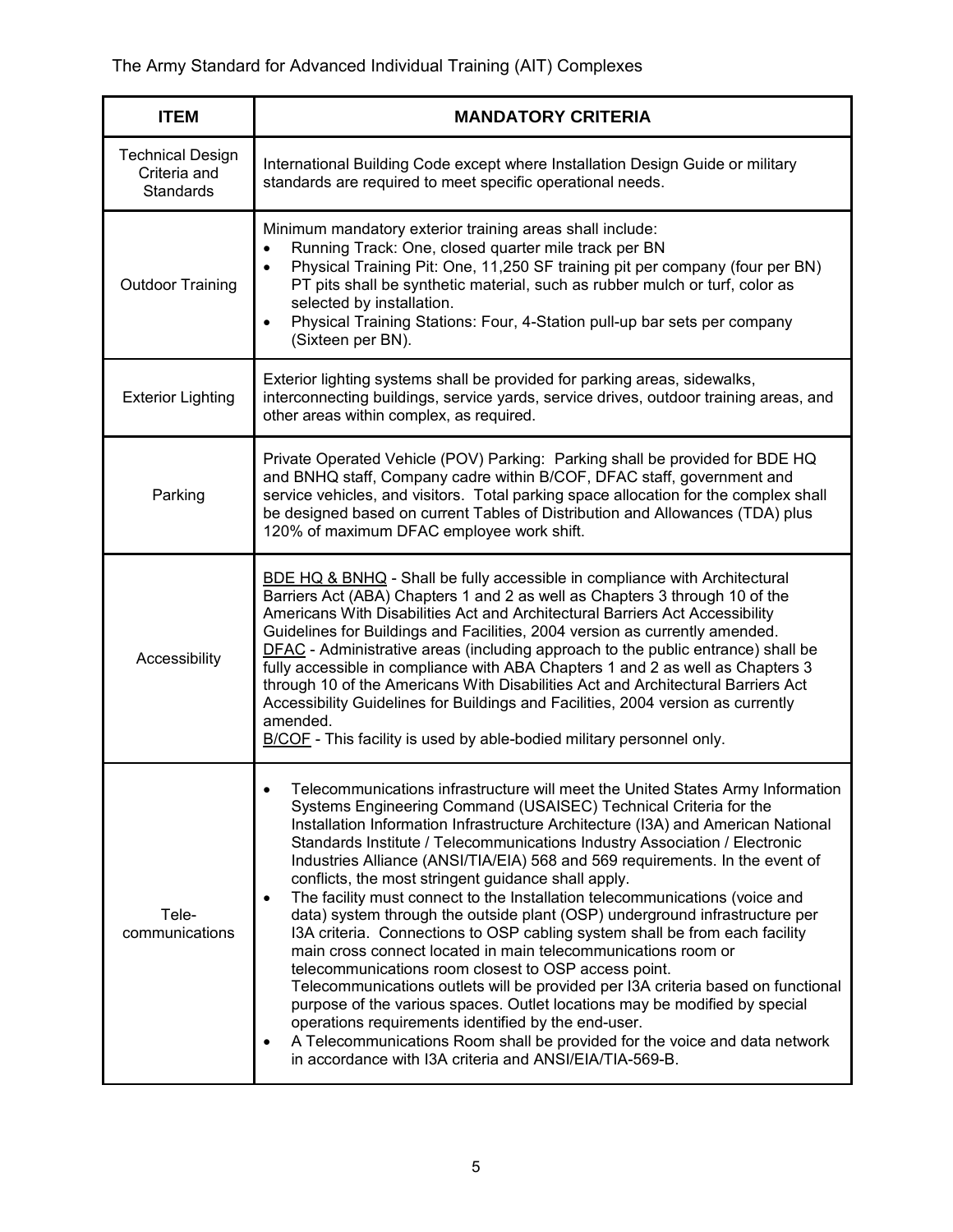| <b>ITEM</b>                               | <b>MANDATORY CRITERIA</b>                                                                                                                                                                                                                                                                                                                                                                                 |
|-------------------------------------------|-----------------------------------------------------------------------------------------------------------------------------------------------------------------------------------------------------------------------------------------------------------------------------------------------------------------------------------------------------------------------------------------------------------|
| Maximum Site<br><b>Planning Distances</b> | Maximum travel distances, on walkways, between facilities and supporting<br>amenities shall not exceed:<br>B/COF to DFAC: 1.680 feet<br>$\bullet$<br>B/COF to PT Pits and Track: - 1,200 feet<br>$\bullet$<br>BNHQ to DFAC - 1,800 feet<br>$\bullet$<br>B/COF to BNHQ - 1,680 feet<br>$\bullet$<br>BNHQ to BDE HQ - 1,680 feet<br>$\bullet$<br>Parking Space to Facility Served - 1,680 feet<br>$\bullet$ |
| Signage                                   | Adequate interior and exterior signage shall be provided for all public amenities and<br>spaces.                                                                                                                                                                                                                                                                                                          |

# **BARRACKS / COMPANY OPERATIONS FACILITY (B/COF)**

| <b>ITEM</b>                | <b>MANDATORY CRITERIA (B/COF)</b>                                                                                                                                                                                                                                                                                                                                                                                                                                                                                                                                                                                                                                                                                                                                                                                                                                                                                                                                                                                                                                                                                                                                                      |  |
|----------------------------|----------------------------------------------------------------------------------------------------------------------------------------------------------------------------------------------------------------------------------------------------------------------------------------------------------------------------------------------------------------------------------------------------------------------------------------------------------------------------------------------------------------------------------------------------------------------------------------------------------------------------------------------------------------------------------------------------------------------------------------------------------------------------------------------------------------------------------------------------------------------------------------------------------------------------------------------------------------------------------------------------------------------------------------------------------------------------------------------------------------------------------------------------------------------------------------|--|
| Capacity vs.<br>Population | Each B/COF shall be designed for able-bodied populations with a Base Design<br>Capacity (BDC) in increments of 300 personnel (PN) per company and a Peak<br>Design Capacity of 375 personnel (PN) per company. The Peak Design Capacity is<br>125% of the Base Design Capacity. The Total Building Population (TBP) for a<br>5-story, two company B/COF will be 600 to 750 PN based on the BDC and the<br>PDC, respectively. All buildings systems comprising the building's infrastructure,<br>including mechanical (heating, ventilating and air-conditioning), plumbing (water<br>and sewer) electrical (lighting and power), and communications, will be designed to<br>accommodate the Peak Design Capacity of 750 persons (PN).                                                                                                                                                                                                                                                                                                                                                                                                                                                  |  |
| Facility<br>Programming    | AIT B/COFs are provided in two configurations. The first is a 5-Story B/COF that<br>accommodates two 300 PN companies (total 600 PN). The second is a 3-Story<br>B/COF that accommodates one 300 PN company (total 300 PN). For programming<br>and construction, the default configuration shall be the 5-Story, 600 PN B/COF.<br>Variations for use of a single-company, 300 PN B/COF can be approved through a<br>signed memorandum from the facility proponent (G-3/5/7), if any of the following<br>conditions are met:<br>The local fire station provides a written statement that the installation cannot<br>provide adequate fire protection for the 5-Story structure, either through on-post<br>or local community resources.<br>The project in question is a completion phase of a previous 1200 PN complex.<br>$\bullet$<br>(New complexes, whether phased or not, shall utilize the 5-Story structure.<br>The project in question does not require a complete 1200 PN complex. (Such<br>$\bullet$<br>situations would result in a 5-Story, 600 PN and a 3-Story, 300 PN structure<br>pair.<br>All other deviations shall be made as waiver requests to this Army Standard. |  |
| Gross Area of<br>Facility  | 5-Story, Two Company B/COF (600 PN):<br><b>Barracks</b><br>$\bullet$<br>Company Operations & Support<br>$\bullet$<br><b>Covered Training &amp; Assembly</b><br>$\bullet$<br>Total Area: 176,000 GSF<br>3-Story, One Company B/COF (300 PN):<br><b>Barracks</b><br>$\bullet$                                                                                                                                                                                                                                                                                                                                                                                                                                                                                                                                                                                                                                                                                                                                                                                                                                                                                                            |  |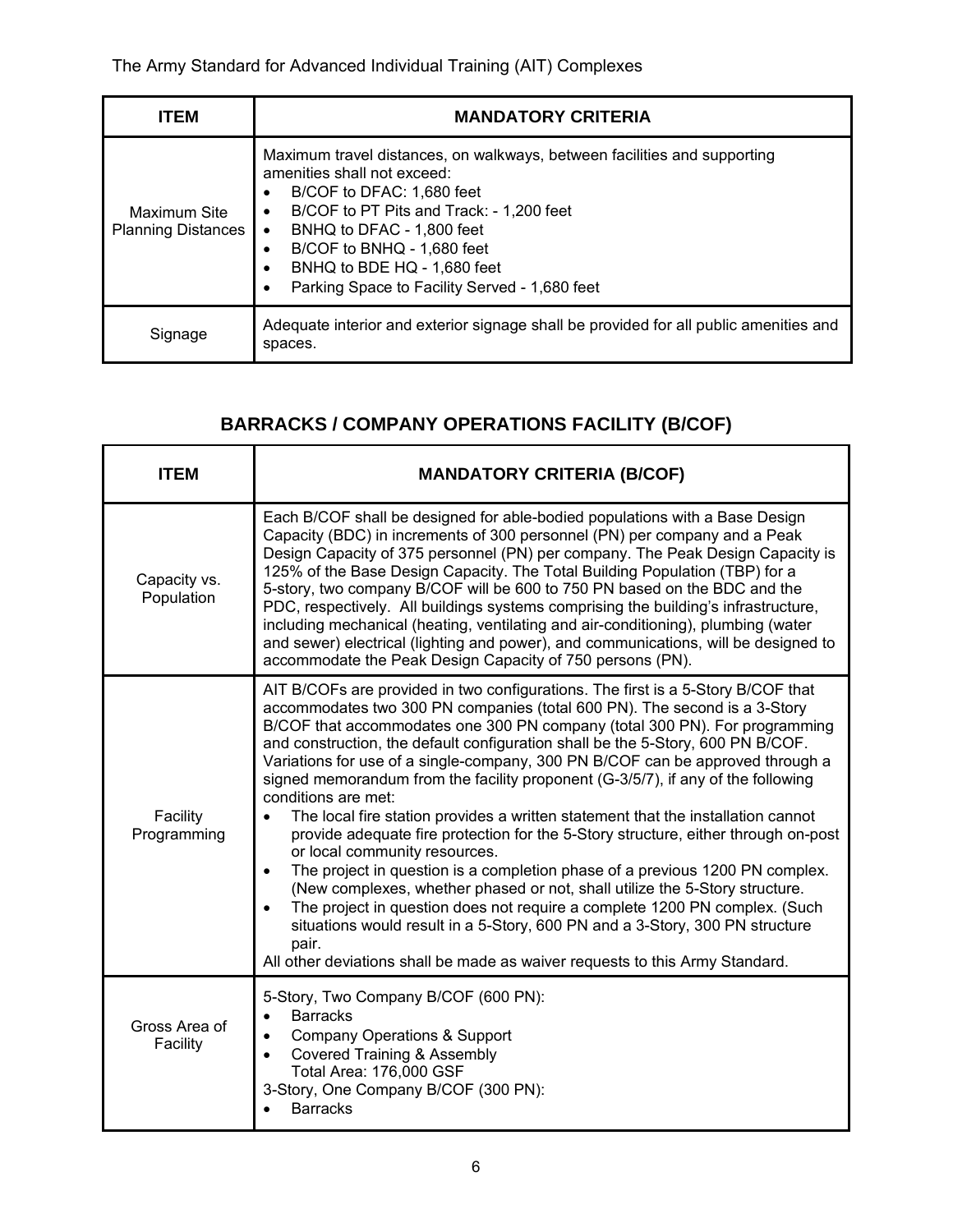| <b>ITEM</b>                                        | <b>MANDATORY CRITERIA (B/COF)</b>                                                                                                                                                                                                                                                                                                                                                                                                                                                                                                                                                                                                                                                                                                                                                      |  |
|----------------------------------------------------|----------------------------------------------------------------------------------------------------------------------------------------------------------------------------------------------------------------------------------------------------------------------------------------------------------------------------------------------------------------------------------------------------------------------------------------------------------------------------------------------------------------------------------------------------------------------------------------------------------------------------------------------------------------------------------------------------------------------------------------------------------------------------------------|--|
| Gross Area of<br>Facility<br>Cont.                 | <b>Company Operations &amp; Support</b><br>$\bullet$<br><b>Covered Training &amp; Assembly</b><br>$\bullet$<br>Total Area: 90,000 GSF                                                                                                                                                                                                                                                                                                                                                                                                                                                                                                                                                                                                                                                  |  |
| <b>Living Quarters</b>                             | A total of 50% of the living quarters will be designed with two person sleeping areas<br>at 90 NSF per person or a minimum of 180 NSF for the room. The remaining 50%<br>of the Living Quarters will be designed to accommodate the Peak Design Capacity<br>of the building accommodating 3 persons per sleeping area at 72 NSF per person<br>or a minimum of 216 NSF for the room.                                                                                                                                                                                                                                                                                                                                                                                                    |  |
| Private / Semi-<br><b>Private Offices</b>          | For each company, provide a Command Suite with offices for:<br>Company Commander (150 NSF)<br>Executive Officer (110 NSF)<br>1st Sergeant (110 NSF)<br>General Office Area (260 NSF) to include:<br>Waiting Area with seating for three visitors and display of training materials<br>One (1) Workstation for the OPS Sqt.<br>$\bullet$<br>Storage for training materials.<br>Platoon Sergeant Offices:<br>Offices will be located on each floor of the facility. Each office will be designed to<br>include:<br>Two standard 6' x 6' Workstations (cubicles)<br>$\bullet$<br>Private Toilet Room with Shower.<br>$\bullet$<br>Individual office areas, excluding the Toilet Rooms, shall be a minimum of 160 NSF<br>with the total minimum aggregate area for all offices of 960 NSF. |  |
| <b>Common Toilet</b><br>Rooms                      | <b>Command Toilet Rooms</b><br>Provide single occupant, Men's and Women's Toilet Rooms with a shower<br>$\bullet$<br>adjacent to the Command Suite(s) for the use of administrative personnel and<br>authorized visitors only.<br><b>Trainee Toilet Rooms</b><br>Provide Men's and Women's Toilet Rooms adjacent to the Multi-purpose Room<br>$\bullet$<br>for the common use of trainees and other building occupants                                                                                                                                                                                                                                                                                                                                                                 |  |
| <b>Charge of Quarters</b><br>(CQ) Station          | Provide One (1) Charge of Quarters (CQ) Station centrally located in the lobby on<br>first floor at the building's main entrance. CQ Station shall be positioned to provide<br>maximum visibility of the main entrance, main stairs, service elevator and main<br>corridors. The CQ Station desk shall be sized to accommodate one (1) PN per<br>company housed in the B/COF and will be designed to accommodate the<br>installation of an 'optional' or 'future' camera-assisted visual surveillance system.                                                                                                                                                                                                                                                                          |  |
| <b>Computer Learning</b><br>Center<br>(w/ Storage) | Computer Learning center shall Lab(s) shall be provided on each floor for each<br>company (as applicable). Each computer learning lab is for used to facilitate self-<br>paced, computer-based learning and study. Each Learning Lab will include a<br>printer station and a storage area or storage closet for the storage of miscellaneous<br>technology items. Computer Learning Labs, including printer and storage areas,<br>shall be a minimum of 250 NSF with the total minimum aggregate area for all<br>Learning Labs of 1,500 NSF.                                                                                                                                                                                                                                           |  |
| Day Room                                           | Day Rooms shall be provided for the recreational use of trainees on each floor of<br>the building. Individual Day Rooms will be a minimum of 540 NSF for a 5-Story,<br>Two Company B/COF and 900 NSF for a 3-Story, One Company B/COF, with the<br>total minimum aggregate area for all Day Rooms of 2,700 NSF for both the 5-Story<br>B/COF and the 3-Story B/COF.                                                                                                                                                                                                                                                                                                                                                                                                                    |  |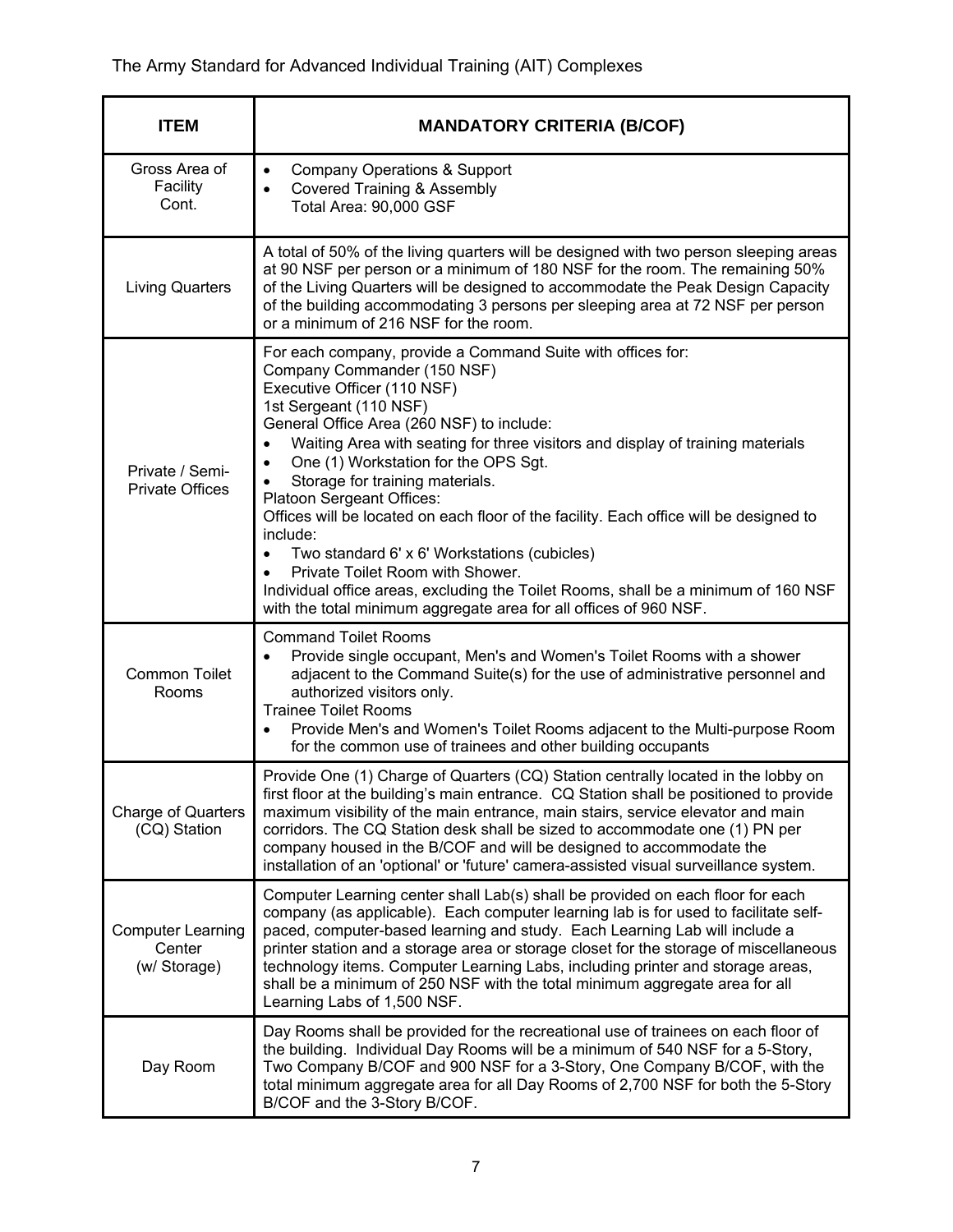| <b>ITEM</b>                                              | <b>MANDATORY CRITERIA (B/COF)</b>                                                                                                                                                                                                                                                                                                                                                                                                                                                                                                                                                                                                                                                                                                                                                                                                                                                 |  |
|----------------------------------------------------------|-----------------------------------------------------------------------------------------------------------------------------------------------------------------------------------------------------------------------------------------------------------------------------------------------------------------------------------------------------------------------------------------------------------------------------------------------------------------------------------------------------------------------------------------------------------------------------------------------------------------------------------------------------------------------------------------------------------------------------------------------------------------------------------------------------------------------------------------------------------------------------------|--|
| Multi-Purpose<br>Rooms                                   | Provide a Multi-Purpose Room for each Company centrally located at the back of<br>the building. Each Multi-Purpose Room shall be designed to accommodate 150<br>trainees seated in chairs equipped with folding tablet-arms and 300 trainees for a<br>standing muster. The Room will be divisible by the use of operable wall partitions to<br>provide three (3) Instructional areas, each accommodating 50 trainees in chairs<br>equipped with folding tablet-arms plus presentation space for the instructor(s). The<br>total minimum area for each Instructional Area will be 770 NSF with a minimum<br>aggregate area of 2,310 NSF. Each Multi-Purpose Room(s) and Instructional Areas<br>will be designed to accommodate Classroom XXI, Level 1 Technology<br>configurations. Provide Storage Room(s) and Audio/Visual (AV) Rooms to<br>accommodate each Instructional Area. |  |
| Company Supply                                           | Provide one (1) Company Supply Room for each company (as applicable) for<br>storage of general equipment and supplies. The minimum area of each Company<br>Supply Room shall be 280 NSF.                                                                                                                                                                                                                                                                                                                                                                                                                                                                                                                                                                                                                                                                                          |  |
| Caged Storage                                            | Provide one (1) lockable Caged Storage Area for each Company Supply to provide<br>a minimum of 100 NSF of storage for securing higher-valued equipment. The<br>Caged Storage Area shall be accessible through the Company Supply Room only.                                                                                                                                                                                                                                                                                                                                                                                                                                                                                                                                                                                                                                       |  |
| Covered Training /<br>Assembly Area                      | Provide 1,750 NSF of covered training / assembly area near the rear building<br>entrances for each company (as applicable).                                                                                                                                                                                                                                                                                                                                                                                                                                                                                                                                                                                                                                                                                                                                                       |  |
| Boot Wash<br><b>Stations</b>                             | Provide two (3) boot wash stations - one (1) at the building's primary main entrance<br>and two (2), one each located at the building's secondary entrances near the<br>covered training / assembly area. Boot wash stations may be either wet or dry type<br>per the installation's functional requirements.                                                                                                                                                                                                                                                                                                                                                                                                                                                                                                                                                                     |  |
| Scrub Room /<br><b>Weapons Cleaning</b><br>Room          | Provide a Scrub Room / Weapons Cleaning Room for each Company. The room(s)<br>shall be a minimum of 240 NSF per company and shall be designed to<br>accommodate the cleaning of field equipment and gear. This space shall be situated<br>to provide direct access from the outdoors prior to entering the primary building<br>spaces. Room shall include standing work height, built-in countertops with storage<br>below. Cabinet storage shall have lockable doors with internal shelving. The room(s)<br>shall also include floor mounted (or braced) scrub sinks in the room's center.                                                                                                                                                                                                                                                                                       |  |
| Arms Vault                                               | Provide a separate arms vault at 200 NSF minimum For each company. The Arms<br>Vault shall be designed in accordance with AR 190-11 and DoD Regulation<br>5100.76-M, "Information Security Program." Arms door shall incorporate a steel<br>Dutch-door type day-gate with a steel issue shelf built into the lower leaf of the day-<br>gate.                                                                                                                                                                                                                                                                                                                                                                                                                                                                                                                                      |  |
| Laundry                                                  | Provide designated laundry rooms for each company. (Rooms shall not be shared<br>between companies.) Company laundry spaces shall be divided among each<br>occupied floor according to the population of each floor. Rooms shall be sized to<br>accommodate large capacity washers at a ratio of 8:1 and stackable dryers at a<br>ratio of 6:1. Ratios shall be calculated per floor occupancy and based on maximum<br>surge capacity.                                                                                                                                                                                                                                                                                                                                                                                                                                            |  |
| Janitor and<br><b>Custodial Supply</b><br><b>Closets</b> | Provide one (1) janitor closet and one (1) custodial supply closet per floor per<br>Company. Each janitor and custodial closet shall be a minimum of 20 NSF. Each<br>janitor closet will include a floor drain and a built-in mop sink (either wall-hung or<br>floor mounted).                                                                                                                                                                                                                                                                                                                                                                                                                                                                                                                                                                                                    |  |
| Profile Recovery                                         | Provide a minimum 270 NSF Profile Recovery room for each company. Profile                                                                                                                                                                                                                                                                                                                                                                                                                                                                                                                                                                                                                                                                                                                                                                                                         |  |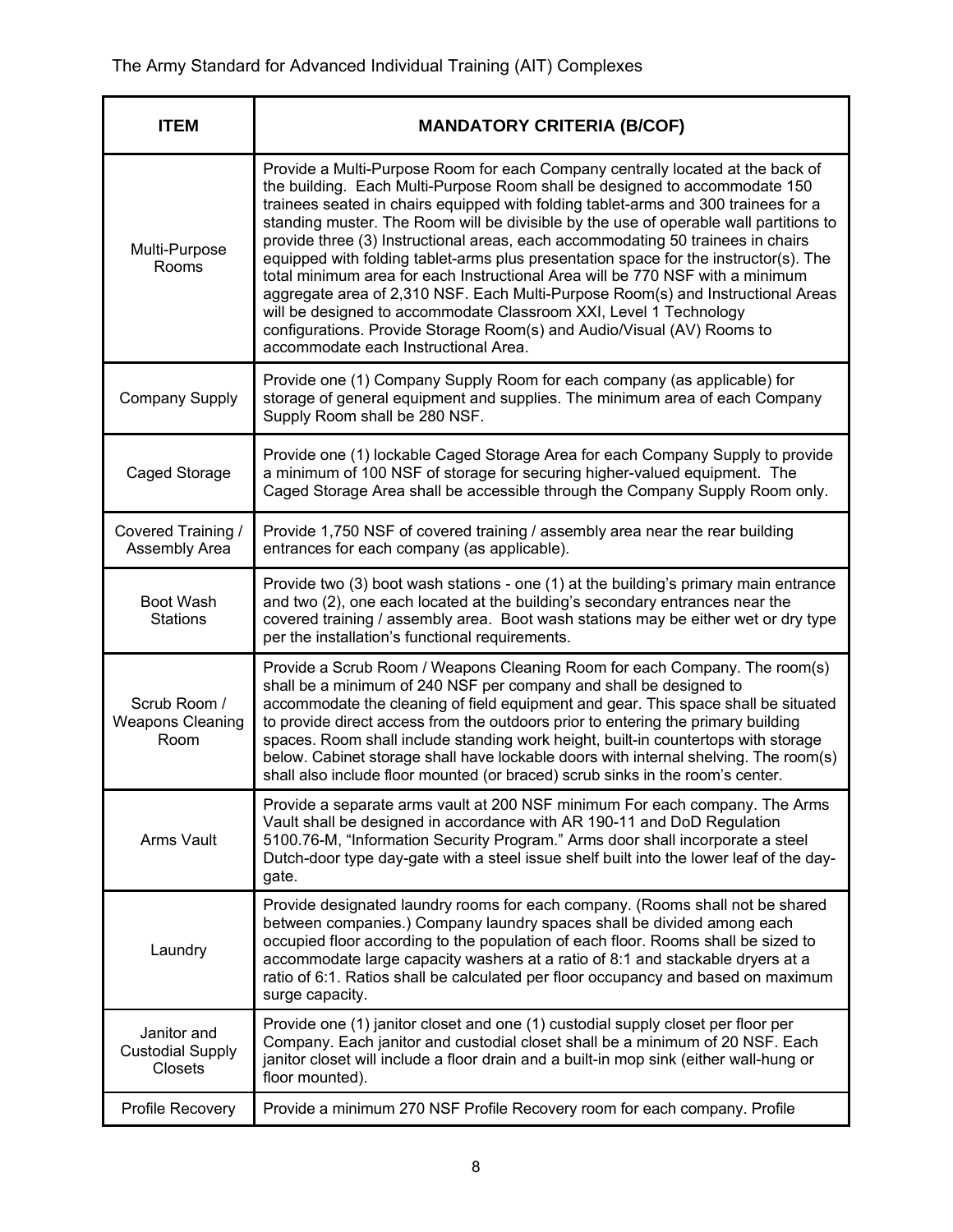| <b>ITEM</b>                      | <b>MANDATORY CRITERIA (B/COF)</b>                                                                                                                                                                                                                                                                                                                                                                                                                                                                                     |
|----------------------------------|-----------------------------------------------------------------------------------------------------------------------------------------------------------------------------------------------------------------------------------------------------------------------------------------------------------------------------------------------------------------------------------------------------------------------------------------------------------------------------------------------------------------------|
| <b>Profile Recovery</b><br>Cont. | Recovery room shall be designed to accommodate fitness equipment and promote<br>aerobic conditioning for injured trainees. Space shall be sized and oriented to allow<br>installation of treadmills, stationary bikes, or similar equipment designed to improve<br>a trainee's recovery from minor physical injuries. This space shall not serve as a<br>company weight-room, it shall not be used for physical therapy nor shall it duplicate<br>services that are provided at fitness centers or elsewhere on-post. |

# **BATTALION HEADQUARTERS (BNHQ)**

| <b>ITEM</b>                            | <b>MANDATORY CRITERIA (BNHQ)</b>                                                                                                                                                                                                                                                                                                                                                                                                                                                                                                                                                                                                                                                                                                                                                                                                                                                                                                                                                                             |  |  |
|----------------------------------------|--------------------------------------------------------------------------------------------------------------------------------------------------------------------------------------------------------------------------------------------------------------------------------------------------------------------------------------------------------------------------------------------------------------------------------------------------------------------------------------------------------------------------------------------------------------------------------------------------------------------------------------------------------------------------------------------------------------------------------------------------------------------------------------------------------------------------------------------------------------------------------------------------------------------------------------------------------------------------------------------------------------|--|--|
| Gross Area of<br>Facility              | <b>Battalion Headquarters</b><br>Total = 10,900 GSF                                                                                                                                                                                                                                                                                                                                                                                                                                                                                                                                                                                                                                                                                                                                                                                                                                                                                                                                                          |  |  |
| <b>SIPRNET</b>                         | Secret Internet Protocol Router Network (SIPRNET) is not authorized for training<br>facilities. Requests for inclusion of SIPRNET shall be made, in writing, to the G-<br>3/5/7. Written approval must be obtained as preliminary documentation for request<br>of an Army Standard Waiver for this criterion.                                                                                                                                                                                                                                                                                                                                                                                                                                                                                                                                                                                                                                                                                                |  |  |
| Tele-<br>communications<br>Room        | Provide a 100 NSF minimum secured communications room to accommodate<br>facility telecommunications equipment.                                                                                                                                                                                                                                                                                                                                                                                                                                                                                                                                                                                                                                                                                                                                                                                                                                                                                               |  |  |
| Private and<br>Semi-Private<br>Offices | Provide private offices for:<br>Command Suite - Battalion Commander (150 NSF); Executive Officer (110<br>$\bullet$<br>NSF); Sergeant Major (110 NSF); S-1 (100 NSF); S-3 (100 NSF); S-4 (100<br>NSF).<br>Note: An S-2 office is not authorized in training battalions.<br>$\bullet$<br>Chaplain Suite - Chaplain (130 NSF); and Chaplain Assistant (120 NSF). Note:<br>$\bullet$<br>The Chaplain Suite shall have a separate exterior entrance located away from<br>the primary facility entrance and shall not be immediately adjacent to the<br>Command Suite.<br>Provide semi-private offices: Cubicle work areas accommodating seven (7)<br>standard 6'x6' workstations for S-1 personnel, one (1) receptionist-type workstation<br>in the S-1 work area, nine (9) standard 6'x6' workstations for S-3 personnel, and<br>two (2) standard 6'x6' workstations for S-4 personnel. Cubicle work area shall be<br>open-plan to allow maximum flexibility for adjustments based on future TDA<br>assignments. |  |  |
| <b>Staff Duty</b>                      | Provide a 110 NSF minimum Staff Duty station adjacent to the Lobby Corridor.<br>Additional shelving and storage shall be built-in to accommodate holding of pre-<br>screened packages and letters.                                                                                                                                                                                                                                                                                                                                                                                                                                                                                                                                                                                                                                                                                                                                                                                                           |  |  |
| <b>Break Room</b>                      | Provide a 150 NSF minimum Break Room located off of the primary corridor. Break<br>Room shall include a sink, countertop, upper and lower storage cabinets, space for<br>a refrigerator, and seating for at least three (3) persons.                                                                                                                                                                                                                                                                                                                                                                                                                                                                                                                                                                                                                                                                                                                                                                         |  |  |
| Multi-Purpose<br>Room                  | Provide one (1) multi-purpose room at 2100 NSF minimum and capable of<br>accommodating 300 PN using standard tablet desks. Multi-purpose room shall<br>accommodate Classroom XXI Level 1 technology configurations.                                                                                                                                                                                                                                                                                                                                                                                                                                                                                                                                                                                                                                                                                                                                                                                          |  |  |
| Conference Room                        | Provide a 490 NSF minimum Conference Room capable of accommodating at least<br>16 chairs around a central conference table, twelve (12) additional chairs along the<br>Conference Room walls, and equipped to provide video teleconferencing capability.                                                                                                                                                                                                                                                                                                                                                                                                                                                                                                                                                                                                                                                                                                                                                     |  |  |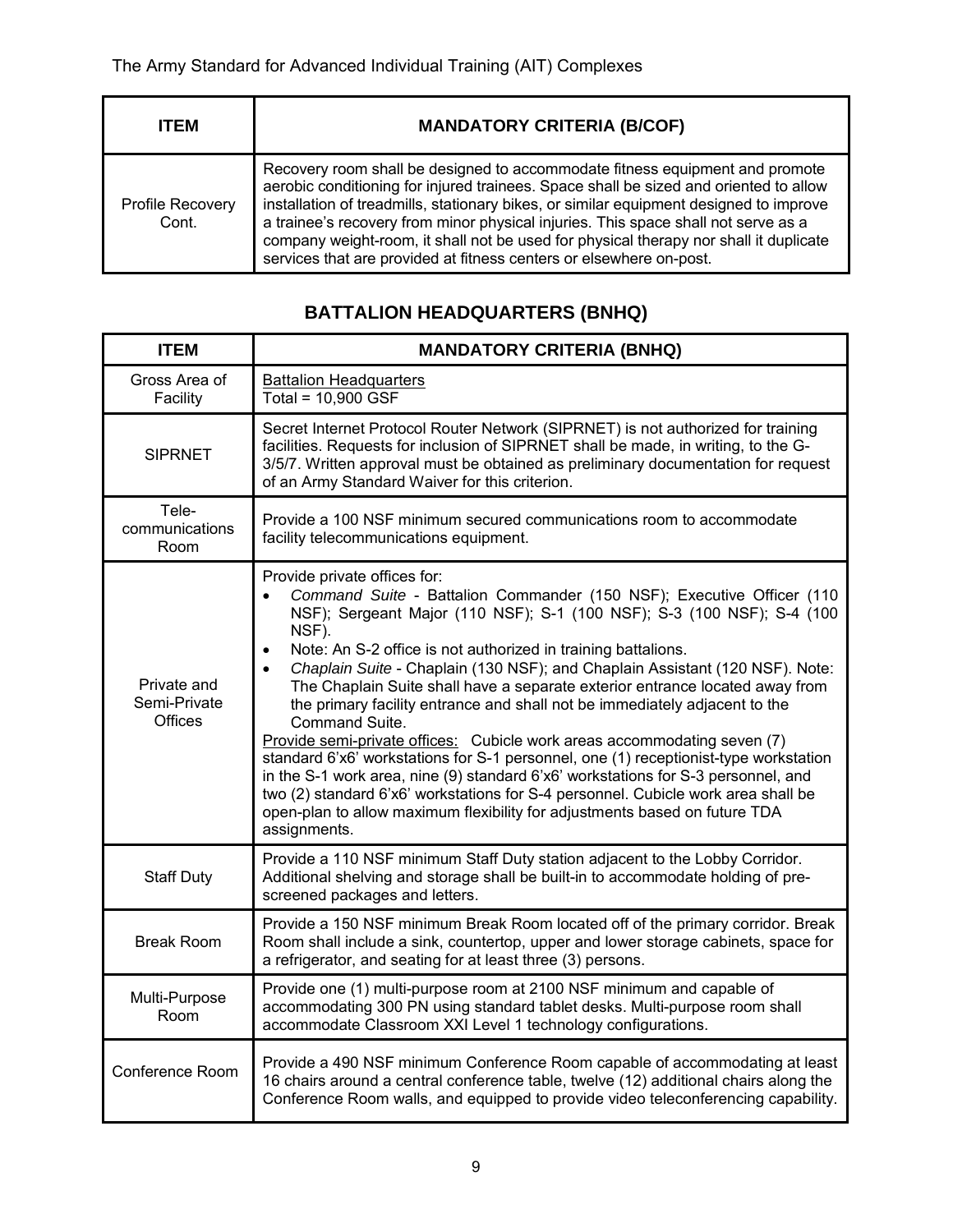| <b>ITEM</b>               | <b>MANDATORY CRITERIA (BNHQ)</b>                                                                                                                                                                                                                                                                                                                                                                                                                                                                                                                                                                                                                                                                                                                                                                                                 |  |  |
|---------------------------|----------------------------------------------------------------------------------------------------------------------------------------------------------------------------------------------------------------------------------------------------------------------------------------------------------------------------------------------------------------------------------------------------------------------------------------------------------------------------------------------------------------------------------------------------------------------------------------------------------------------------------------------------------------------------------------------------------------------------------------------------------------------------------------------------------------------------------|--|--|
| Storage                   | Supply Storage: Provide a 100 NSF minimum storage room located along the<br>Command Suite corridor.<br>Multi-Purpose Audio / Video Storage: Provide a total 20 NSF via a storage closet<br>located adjacent to the Multi-Purpose Room.                                                                                                                                                                                                                                                                                                                                                                                                                                                                                                                                                                                           |  |  |
| Vending                   | Provide a 45 NSF minimum open space to accommodate three (3) vending<br>machines (beverage, snack, and ice) that allows access from the Lobby Corridor.<br>Include floor drains and plumbing as appropriate.                                                                                                                                                                                                                                                                                                                                                                                                                                                                                                                                                                                                                     |  |  |
| Recycling Room            | Provide a 35 NSF minimum recycling room for storage of full and excess collection<br>bins. The room shall include an oversized 4'-0" door for ease of access.                                                                                                                                                                                                                                                                                                                                                                                                                                                                                                                                                                                                                                                                    |  |  |
| <b>Toilet Rooms</b>       | Staff Toilet Rooms: Provide separate male and female toilet rooms. Toilet Rooms<br>shall be located adjacent to the Command Suites(s) for the use of the<br>administrative personnel and authorized visitors only. Each toilet room shall have<br>at least one (1) shower.<br>Women's Toilet Room shall include a separate room to accommodate nursing<br>mother lactation with a compact refrigerator, power outlet, countertop, sink and<br>seating for one (1) person. Door shall be lockable from the interior with an<br>occupancy indicator. When facility staffing does not warrant use as lactation room,<br>space may be repurposed for facility storage.<br>Trainee Toilet Rooms: Provide separate male and female toilet rooms. Toilet<br>Rooms shall be located adjacent to the Multi- purpose room for trainee use. |  |  |
| <b>Drinking Fountains</b> | Provide at least one "high" and one "low" drinking fountain in the primary corridor<br>near the multi-purpose room.                                                                                                                                                                                                                                                                                                                                                                                                                                                                                                                                                                                                                                                                                                              |  |  |
| Janitor Closet            | Provide a minimum of 45 NSF janitor closet and include a floor drain and a built-in<br>mop sink (either wall-hung or floor mounted).                                                                                                                                                                                                                                                                                                                                                                                                                                                                                                                                                                                                                                                                                             |  |  |

# **BRIGADE HEADQUARTERS (BDE HQ)**

| <b>ITEM</b>                         | <b>MANDATORY CRITERIA (BDE HQ)</b>                                                                                                                                                                                                                                                                                                                                                                                                                                                                                                                                                                                                                                                                                                                                                                                                                                                                                                                                                              |  |  |
|-------------------------------------|-------------------------------------------------------------------------------------------------------------------------------------------------------------------------------------------------------------------------------------------------------------------------------------------------------------------------------------------------------------------------------------------------------------------------------------------------------------------------------------------------------------------------------------------------------------------------------------------------------------------------------------------------------------------------------------------------------------------------------------------------------------------------------------------------------------------------------------------------------------------------------------------------------------------------------------------------------------------------------------------------|--|--|
| Gross Area of<br>Facility           | <b>Brigade Headquarters</b><br>$= 9,450$ GSF<br>Total                                                                                                                                                                                                                                                                                                                                                                                                                                                                                                                                                                                                                                                                                                                                                                                                                                                                                                                                           |  |  |
| <b>SIPRNET</b>                      | Secret Internet Protocol Router Network (SIPRNET) is not authorized for training<br>facilities. Requests for inclusion of SIPRNET shall be made, in writing, to the G-<br>3/5/7. Written approval must be obtained as preliminary documentation for<br>request of an Army Standard Waiver for this criterion.                                                                                                                                                                                                                                                                                                                                                                                                                                                                                                                                                                                                                                                                                   |  |  |
| Private and<br>Semi-Private Offices | Provide private offices for:<br>Command Suite - Brigade Commander (220 NSF); Executive Officer (150 NSF);<br>Sergeant Major (150 NSF); S-1 (100 NSF); S-2 (100 NSF); S-3 (100 NSF); S-4<br>(100 NSF).<br>Chaplain Suite - Chaplain (130 NSF); and Chaplain Assistant (120 NSF).<br>Note: The Chaplain Suite shall have a separate exterior entrance located<br>away from the primary facility entrance and shall not be immediately adjacent<br>to the Command Suite.<br>Brigade Support - SHARP (100 NSF); Equal Opportunity (90 NSF); Re-<br>Enlistment (90 NSF). Note: Brigade Support offices shall be discreetly<br>located and not be immediately adjacent to view from the Command Suite.<br>Brigade Legal Suite - Provide a 300 NSF Brigade Legal Suite capable of<br>accommodating four (4) persons in standard 6'x6' cubicles.<br>Provide semi-private offices: Cubicle work areas accommodating five (5)<br>standard 6'x6' workstations for S-1 personnel, one (1) receptionist-type |  |  |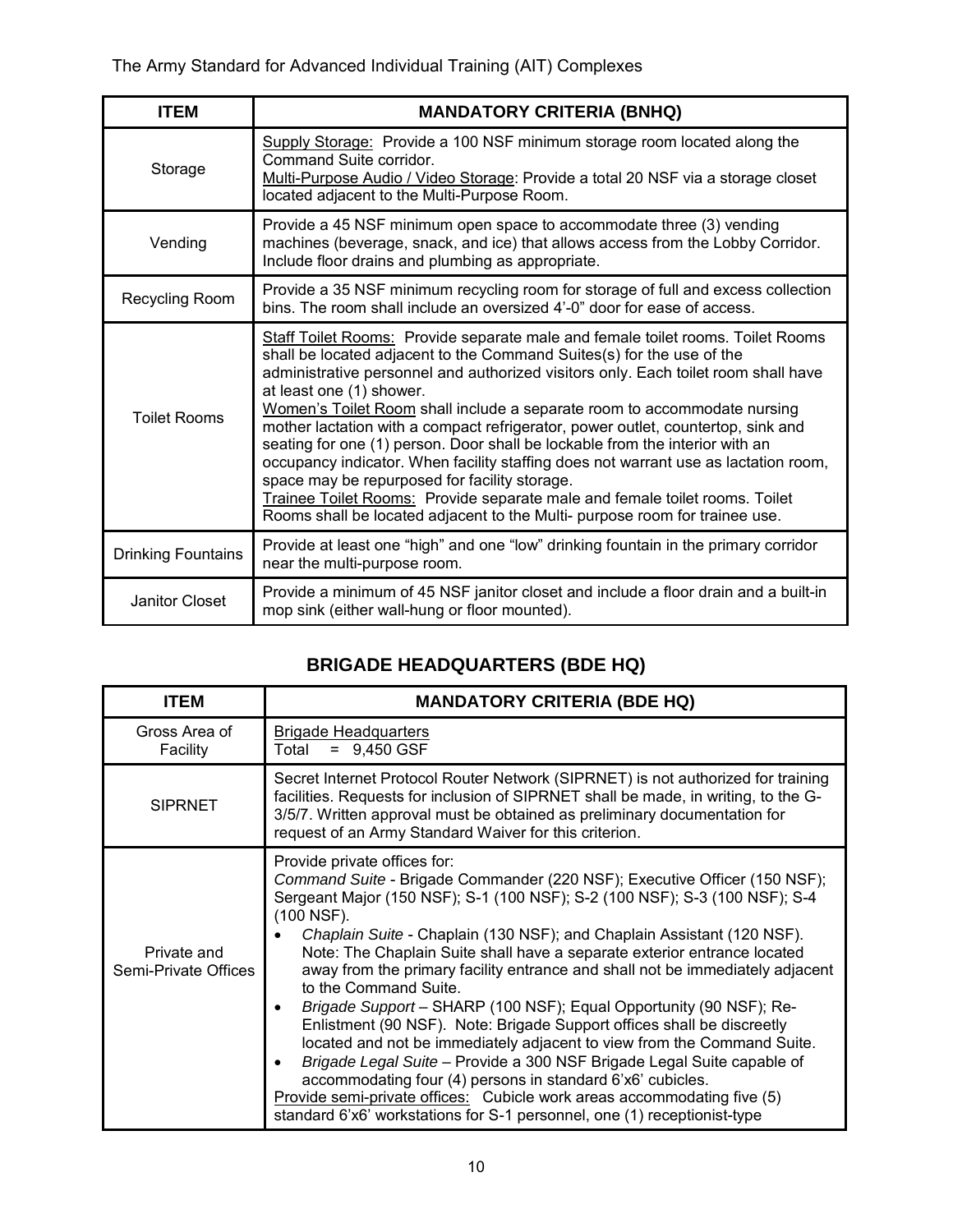| <b>ITEM</b>                                            | <b>MANDATORY CRITERIA (BDE HQ)</b>                                                                                                                                                                                                                                                                                                                                                                                                                                                                                                                                               |  |
|--------------------------------------------------------|----------------------------------------------------------------------------------------------------------------------------------------------------------------------------------------------------------------------------------------------------------------------------------------------------------------------------------------------------------------------------------------------------------------------------------------------------------------------------------------------------------------------------------------------------------------------------------|--|
| Private and<br>Semi-Private Offices<br>Cont.           | workstation in the Command Suite, four (4) standard 6'x6' workstations for S-2<br>personnel, ten (10) standard 6'x6' workstations for S-3 personnel, and seven (7)<br>standard 6'x6' workstations for S-4 personnel. Cubicle work area shall be open-<br>plan to allow maximum flexibility for adjustments based on future TDA<br>assignments.                                                                                                                                                                                                                                   |  |
| Telecommunications<br>Room                             | Provide an 85 NSF minimum secured communications room to accommodate<br>facility telecommunications equipment.                                                                                                                                                                                                                                                                                                                                                                                                                                                                   |  |
| File Storage                                           | Provide a 70 NSF minimum File Storage room.                                                                                                                                                                                                                                                                                                                                                                                                                                                                                                                                      |  |
| Legal Document<br>Storage                              | Provide a 110 NSF minimum file room for Legal Document Storage. Room shall<br>be located adjacent to and provide direct access from the Brigade Legal Suite.                                                                                                                                                                                                                                                                                                                                                                                                                     |  |
| <b>Team Room</b>                                       | Provide a 240 NSF minimum Team Room located near the Brigade Legal Suite.<br>The Team Room shall be sized to accommodate at least ten (10) chairs around a<br>central table. Team Room shall serve dual purpose of Legal Conference Room<br>for attorney/client meetings and depositions as required during regular work<br>hours.                                                                                                                                                                                                                                               |  |
| <b>Staff Duty</b>                                      | Provide a 115 NSF minimum Staff Duty station adjacent to the Lobby Corridor.<br>Additional shelving and storage shall be built-in to accommodate holding of pre-<br>screened packages and letters.                                                                                                                                                                                                                                                                                                                                                                               |  |
| Conference Room                                        | Provide a 490 NSF minimum Conference Room capable of accommodating at<br>least 16 chairs around a T-Shaped central conference table, twelve (12)<br>additional chairs along the Conference Room walls, and equipped to provide<br>video teleconferencing capability. Conference Room shall serve dual purpose of<br>Legal Conference Room for hearings and legal proceedings as required after<br>regular work hours.                                                                                                                                                            |  |
| Storage                                                | Provide a 55 NSF minimum Supply Storage room.                                                                                                                                                                                                                                                                                                                                                                                                                                                                                                                                    |  |
| Break Room &<br>Vending                                | Provide a 270 NSF minimum combined Break Room and Vending area<br>$\bullet$<br>located off of primary corridor. Break Room shall include a sink, countertop,<br>upper and lower storage cabinets, space for a refrigerator, and seating for at<br>least six (6) persons.<br>Integrated space shall accommodate three (3) vending machines (beverage,<br>$\bullet$<br>snack, and ice) that allow access from Lobby Corridor. Include floor drains<br>and plumbing as appropriate.                                                                                                 |  |
| Recycling Room                                         | Provide a 35 NSF minimum recycling room for storage of full and excess<br>collection bins. The room shall include an oversized<br>4'-0" door for ease of access.                                                                                                                                                                                                                                                                                                                                                                                                                 |  |
| <b>Drinking Fountains</b>                              | Provide at least one "high" and one "low" drinking fountain in the primary corridor<br>near the toilet rooms.                                                                                                                                                                                                                                                                                                                                                                                                                                                                    |  |
| Janitor Closet                                         | Provide a minimum of 20 NSF janitor closet and include a floor drain and a built-<br>in mop sink (either wall-hung or floor mounted).                                                                                                                                                                                                                                                                                                                                                                                                                                            |  |
| <b>Staff Toilet Rooms</b><br><b>Staff Toilet Rooms</b> | Provide separate male and female staff toilet rooms. Toilet Rooms shall be<br>located near the Lobby Corridor for visitors and building occupant use. Each toilet<br>room shall have at least one (1) shower. A separate room, near the women's<br>toilet room, shall be provided to accommodate nursing mother lactation with a<br>compact refrigerator, power outlet, countertop, sink and seating for one (1)<br>person. Door shall be lockable from the interior with an occupancy indicator.<br>When facility staffing does not warrant use as lactation room, space may be |  |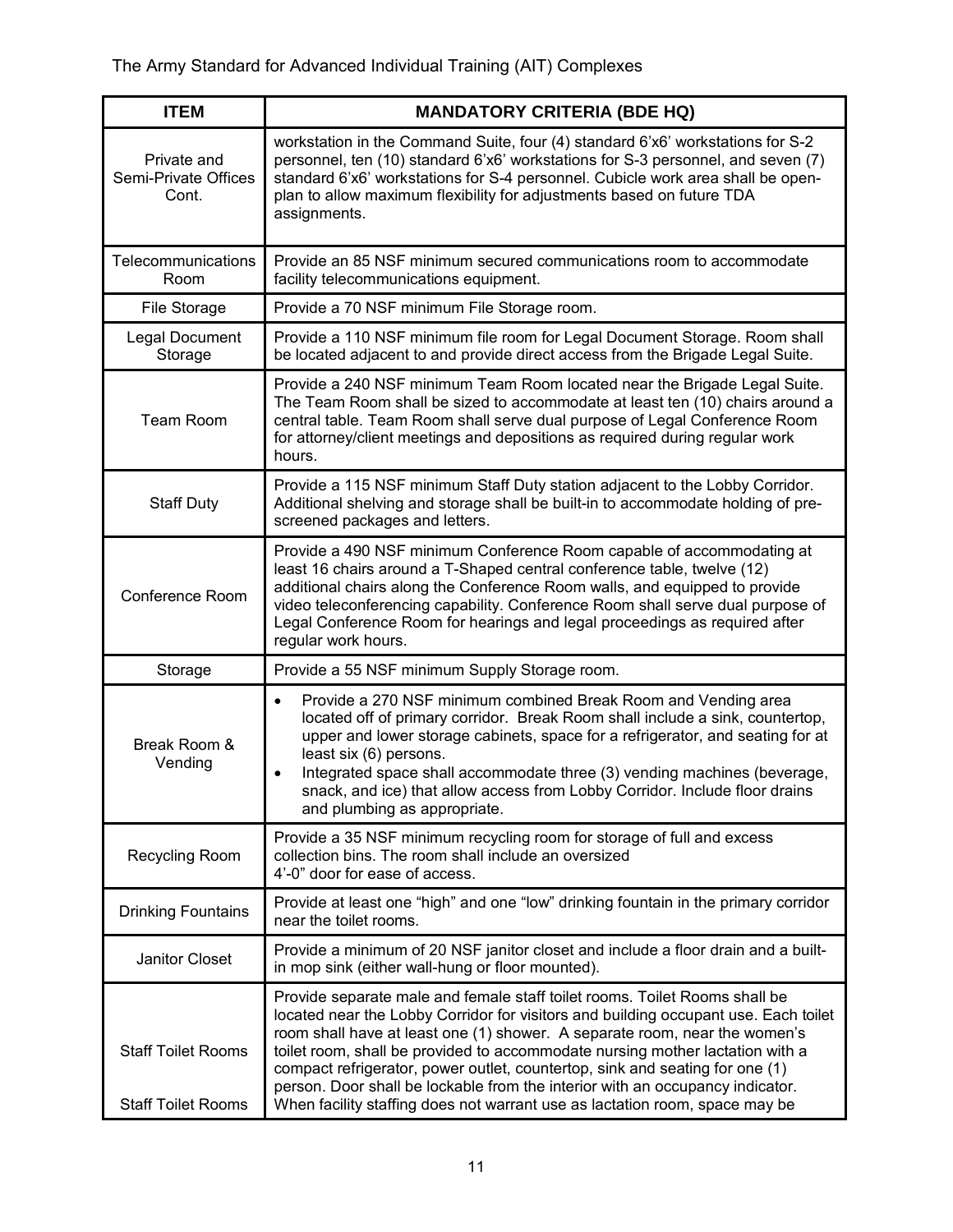| TEM  | <b>MANDATORY CRITERIA (BDE HQ)</b> |
|------|------------------------------------|
| วont | repurposed for facility storage.   |

# **DINING FACILITY (DFAC)**

| <b>ITEM</b>                                | <b>MANDATORY CRITERIA (DFAC)</b>                                                                                                                                                                                                                                                                                                                                                                                                                                                                                                                                                                                                          |  |
|--------------------------------------------|-------------------------------------------------------------------------------------------------------------------------------------------------------------------------------------------------------------------------------------------------------------------------------------------------------------------------------------------------------------------------------------------------------------------------------------------------------------------------------------------------------------------------------------------------------------------------------------------------------------------------------------------|--|
| Population                                 | DFAC capacity is based on a maximum 95% utilization factor<br>1,300 Soldier serving capacity within 90 minutes<br>2,600 Soldier serving capacity within 90 minutes<br>Where requirements exist for the larger facility and the complex is provided in a<br>consolidated area, it shall be constructed in lieu of constructing two 1300 Soldier<br>DFACs.                                                                                                                                                                                                                                                                                  |  |
| Gross Area                                 | Gross building area consists of exterior covered queuing, covered loading dock<br>and all enclosed spaces.<br><b>DFAC</b><br>1,300 PN<br>2,600 PN<br>29,650 GSF 54,350 GSF<br><b>Total Without Field Feeding</b><br><b>Field Feeding Option</b><br>800 GSF<br>1,000 GSF<br><b>Total With Field Feeding</b><br>30,450 GSF<br>55,350 GSF                                                                                                                                                                                                                                                                                                    |  |
| Operation                                  | This facility must enable concurrent and segregated company operation. This<br>$\bullet$<br>includes separate queuing, entrances, hand wash, toilets, head-count stations,<br>serving lines, self-service lines, dining rooms, beverage refill line and exits.<br>A consolidated soiled dish drop-off and dish wash area shall be located<br>immediately adjacent to the exits.<br>Provide facilities and equipment for short order, hot food, and specialty service<br>lines. Patron flow through serving lines shall minimize backtracking for<br>desserts and beverages.<br>Provide beverage refill stations in each main dining area. |  |
| <b>Seating Capacity</b><br>and Arrangement | 1,300PN - Seating capacity is 520 seats. Provide two separate main dining areas.<br>Provide separate area adjacent to each main dining area, each with 16 seats for<br>cadre/training staff.<br>2,600PN - Seating capacity is 1,040 seats. Provide four separate main dining<br>areas. Provide separate area adjacent to each main dining area, each with 16<br>seats for cadre/training staff.                                                                                                                                                                                                                                           |  |
| Receiving Area                             | Provide a minimum of 3 truck dock spaces with one dock leveler at 47" above<br>grade. A ramp and stair shall provide access from dock to dumpster/trash area. A<br>can wash area shall be located adjacent to the loading dock.                                                                                                                                                                                                                                                                                                                                                                                                           |  |
| Field Feeding Area                         | Provide an area adjacent to the dock for preparation and storage of field feeding<br>items. This area shall include equipment for hot and cold beverage preparation,<br>an icemaker, and space for handling and storage of insulated containers. Field<br>Feeding is optional for AIT facilities based on need. A gross area reduction of 800<br>GSF for the 1,300 PN or 1,000 GSF for the<br>2,600 PN facility is required if programming option is not exercised                                                                                                                                                                        |  |
| <b>Other Support</b><br>Areas              | Provide handicapped accessible staff toilets with adjacent unisex locker and<br>break area. Provide a manager's office and adjacent staff office with lockable<br>administrative storage. Provide janitor closets accessible to both the kitchen and<br>the dining area.                                                                                                                                                                                                                                                                                                                                                                  |  |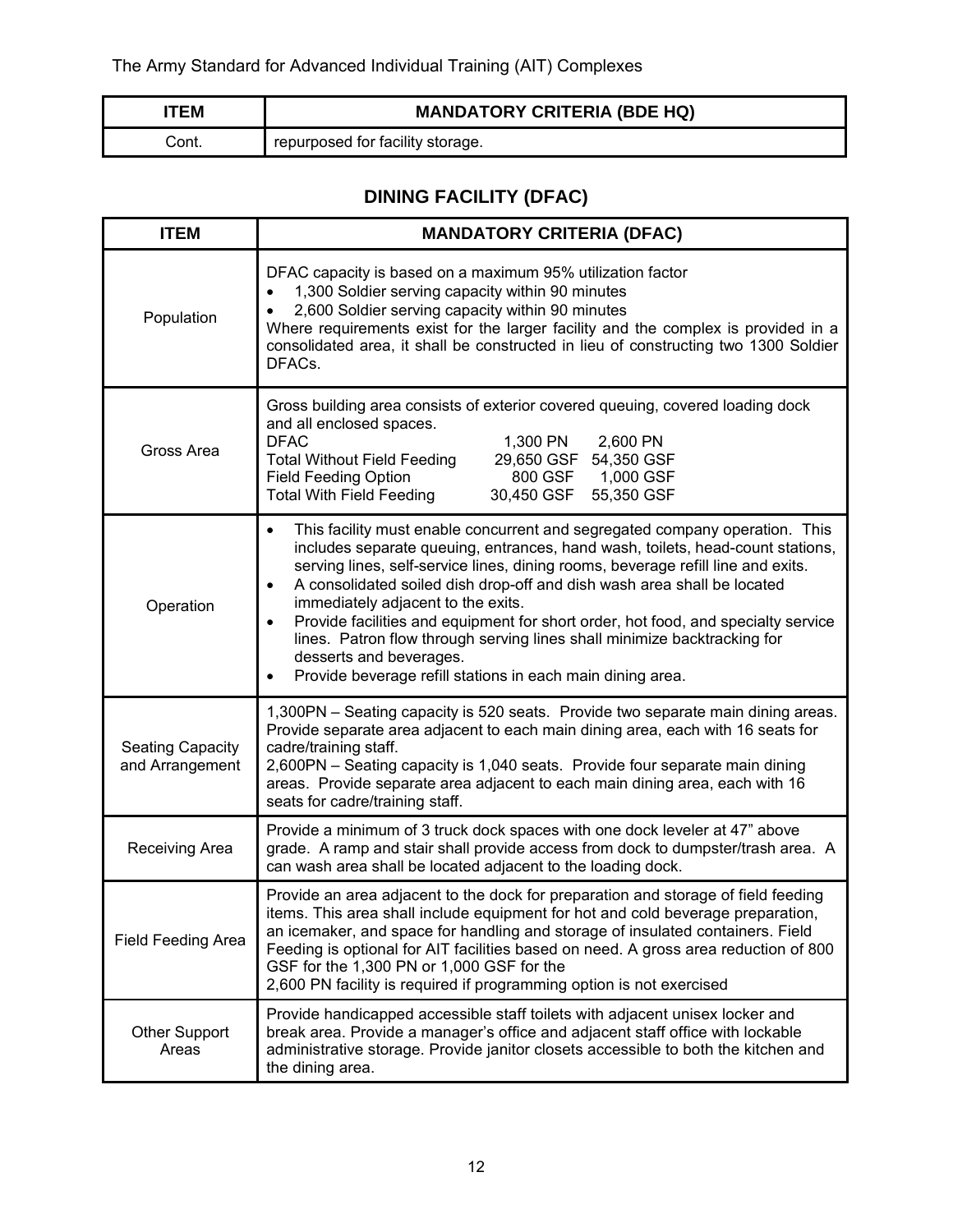### **BACKGROUND**

Advanced Individual Training Complex Composition: An Advanced Individual Training Complex consists of several facilities types with emphasis on the following facility categories:

| Category Code | Description                                       |
|---------------|---------------------------------------------------|
| 14183         | <b>Battalion Headquarters Building</b>            |
| 14182         | <b>Brigade Headquarters Building</b>              |
| 44220         | Storage Building, General Purpose (used for LEB)  |
| 72121         | Transient UPH, Advanced Individual Trainees (AIT) |
| 72210         | Dining Facility                                   |

Facilities covered in this standard may have functional elements included in category codes 14185 (Company Headquarters Building), 17119 (Organizational Classroom), 17139 (Covered Training Area), or other related category codes.

General Design Philosophy: An AIT Complex shall be programmed as a unit, rather than as individual facilities as the complete battalion drives the overall functionality of the facility. The facilities, outdoor training areas, and any additional support facilities, shall be arranged on the site as a unit to allow the battalion to live, eat, train, and work together and ideally should be planned within a 1,680 foot diameter circle.

Functional, operational, and spatial relationships critical to meeting battalion training requirements are embedded in the operational layout of facilities. By definition, the use of the term complex in this standard refers to multiple facility types that are packaged to meet the training mission objectives while minimizing (to the extent feasible) the complex footprint. The facility planner shall contact the COS to consider alternatives that will minimize or preclude functional and operational impacts on training requirements when there is a critical need for spatial or land use consideration for this Army Standard.

Planning and Land use: Site selection and real property master planning for all AIT complexes should, to the maximum extent possible, meet layout and configuration for spatial relationships between the BDE HQ, BNHQ, B/COF and DFAC as depicted in the AIT Complex Standard Design.

Specific Design Considerations:

- Maximum use of natural light so facilities remain usable during periods of lost utility support.
- Economy of construction is a design prerequisite.
- Facilities must be durable to withstand the rigors of multiple users.
- Pre-fabricated construction components and/or modular construction is encouraged as long as facility durability requirements and other design criteria, such as progressive collapse requirements, are satisfied.

#### **GUIDANCE**

Operational Configuration: The overall scope of an AIT Complex varies depending on the number of Battalions within the complex. A single battalion AIT Complex includes four BCOF, one BNHQ, one DFAC, an outdoor training area with a quarter mile running track, parking, and service access. A Brigade Headquarters may be included if the site includes multiple Battalions organized under a Brigade. The BNHQ is typically located at the entrance to the AIT Complex where visitors can be received and entry into the complex controlled. The BNHQ should also have a clear and convenient pedestrian access to the various Barracks/Company Operations Facilities and Dining Facility. The Standard Design does not utilize or include a Central Chiller or Energy Plant.

| "Typical" Battalion AIT complex has:                                                                                          | Total GSF                                                                                           |
|-------------------------------------------------------------------------------------------------------------------------------|-----------------------------------------------------------------------------------------------------|
| 1,200 PN B/COF                                                                                                                | 352,000 GSF (incl. Covered Training Area)                                                           |
| <b>Battalion Headquarters</b><br>$\bullet$<br>Lawn Equipment Storage Building<br>$\bullet$<br>• 1,300 Soldier Dining Facility | 10,900 GSF<br>1,000 GSF<br>30,450 GSF (Reduced Covered Queuing Area and no<br>Field Feeding Option) |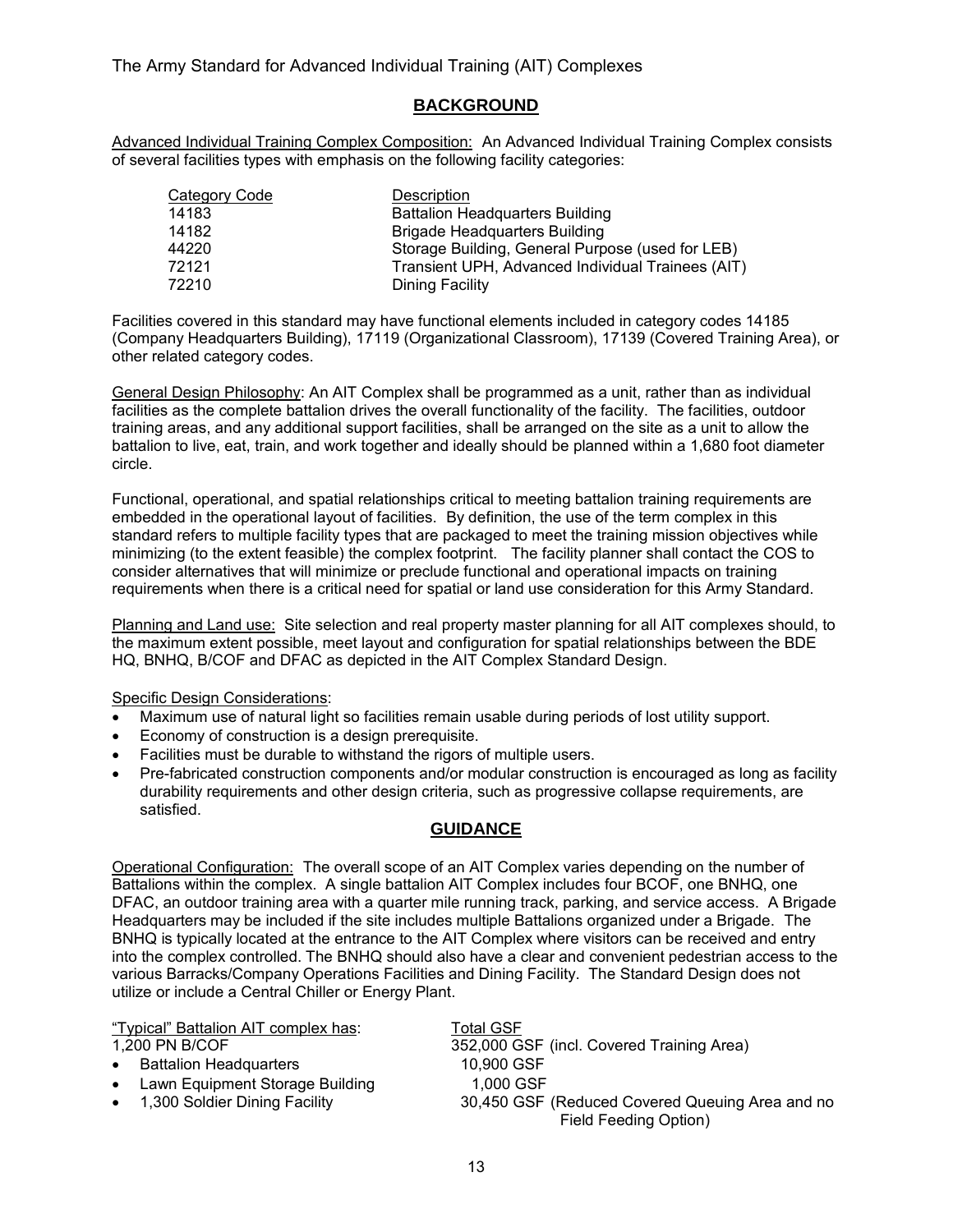Accessibility: The Barracks/Company Operations Facilities are for able-bodied personnel and are not required to meet ADAAG requirements. The mission is for transient training and there is no visitor requirement.

Arms Vault: Secure arms vault requires a minimum of 375 (PN) arms storage for each Company. Weapons racks are typically Government furnished and contractor installed. Weapons racks are securely anchored to building structure.

Net Floor Areas: Where NSF is identified in this Army Standard those numbers shall be actual constructed sizes and are calculated by measuring the inside clear dimensions from the finish surfaces of walls.

Gross Floor Areas: For scoping purposes, compute the "gross area" and GSF in accordance with the following:

- Enclosed Spaces: The "gross area" is the sum of all floor spaces with an average clear height ≥6'-11" (as measured to the underside of the structural system) and having perimeter walls which are  $\geq 4'$ -11". The area is calculated by measuring to the exterior dimensions of surfaces and walls.
- Limited Scope Spaces: Areas of the following spaces shall count as one-half scope when calculating "gross area":
	- Balconies
	- Porches
	- Covered exterior loading platforms or facilities
	- Covered but not enclosed spaces, canopies, training, and assembly areas
	- Covered but not enclosed passageways and walks
	- Open stairways (both covered and uncovered)
	- Covered ramps
- Excluded Spaces: The following spaces shall be excluded from the "gross area" calculation:
	- Crawl spaces
	- Uncovered exterior loading platforms or facilities
	- $-$  Exterior insulation applied to existing buildings
	- Open courtyards
	- Open paved terraces
	- Uncovered ramps
	- Uncovered stoops
	- Utility tunnels and raceways

Roof overhangs and soffits measuring less than 3'-0" from the exterior face of the building to the fascia.

Net Floor Areas: Where NSF is identified in this Army Standard those numbers shall be actual constructed sizes and are calculated by measuring the inside clear dimensions from the finish surfaces of walls.

Gross Floor Areas: For scoping purposes, compute the "gross area" and GSF in accordance with the following:

 Enclosed Spaces: The "gross area" is the sum of all floor spaces with an average clear height ≥6'-11" (as measured to the underside of the structural system) and having perimeter walls which are ≥4'-11". The area is calculated by measuring to the exterior dimensions of surfaces and walls.

Division of NSF Among Spaces: In various portions of this Army Standard, spaces are designated as sum total NSF values. These totals are to be divided between each building floor. In some cases, these totals are designated "per company" (such as Platoon Sgt Offices). In other cases, these totals are simply "per building." Each sub- section of the Army Standard identifies that intent. For those portions that are considered "per company," it is important to understand the intended functional division of AIT Soldiers inside the building. It is intended that each occupant Company be provided one of the building wings. Certain spaces, such as laundries and day rooms, are duplicated per floor to maintain unit integrity and functional responsibility. In a 5-Story B/COF, those per floor spaces are not required to be as large, per floor, as the corresponding space in a 3-Story B/COF. Because the number of Soldiers housed per floor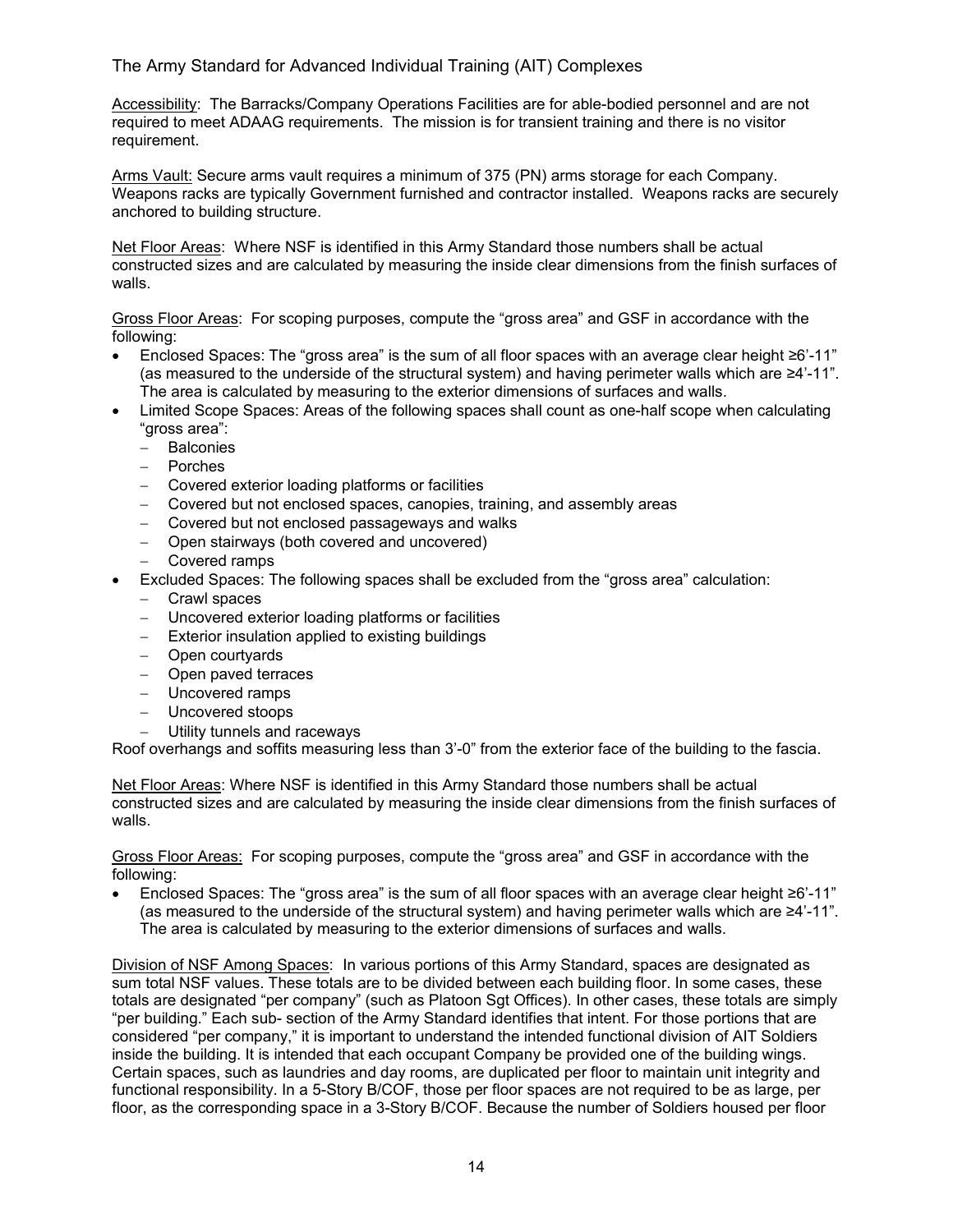(for each company) is smaller in a 5-Story building, the corresponding per floor area of support spaces is smaller.

#### *Example Calculation:*

- 3-Story B/COF, Platoon Sgt Offices 960 NSF total ÷ 3 Floors = 320 NSF per Floor
- 5-Story B/COF, Platoon Sgt Offices 960 NSF total ÷ 5 Floors = 192 NSF per Floor

Private Operated Vehicle (POV) Parking: The location of the POV parking area(s) are designed based on each Installation's specific site constraints and can either be consolidated or spread out along the perimeter of the AIT Complex. POV parking areas must meet setback requirements dictated IAW UFC 4- 010-01, DoD Minimum Antiterrorism Standards for Buildings.

*Example POV Parking Requirements for Typical Complex (Per Current TDA Guidance):*

- B/COF: 18 Spaces per Company x 4 Companies = 72 Total Spaces
- BNHQ: 18 Cadre + 3 Visitor + 2 Handicap = 25 Total Spaces
- DFAC: 120% (54 PN for an 801-1300PN facility) = 65 Total Spaces Note – 3 Handicap Spaces included in DFAC total requirement
- $\triangleright$  TOTAL: 72 + 23 + 65 = 160 Total Spaces per Typical Complex

#### Laundry Facilities:

Laundry facilities should be located adjacent to sleeping units to provide ease of access to occupants.

*Example Laundry Requirements for 5-Story Standard Design B/COF:*

- $1<sup>st</sup>$  Floor: 180 max PN ÷ 8 Washers = 23 Large Capacity Washers
- $1<sup>st</sup>$  Floor: 180 max PN  $\div$  6 Dryers = 30 Stackable Dryers
- $2^{nd}$  Floor: 180 max PN ÷ 8 Washers = 23 Large Capacity Washers
- $2^{nd}$  Floor: 180 max PN ÷ 6 Dryers = 30 Stackable Dryers
- $3<sup>rd</sup>$  Floor: 180 max PN ÷ 8 Washers = 23 Large Capacity Washers
- $3<sup>rd</sup>$  Floor: 180 max PN ÷ 6 Dryers = 30 Stackable Dryers  $4<sup>th</sup>$  Floor: 180 max PN ÷ 8 Washers = 23 Large Capacity
- 180 max  $PN \div 8$  Washers = 23 Large Capacity Washers
- $4<sup>th</sup>$  Floor: 180 max PN  $\div$  6 Dryers = 30 Stackable Dryers
- $5<sup>th</sup>$  Floor: 180 max PN ÷ 8 Washers = 23 Large Capacity Washers
- $5<sup>th</sup>$  Floor: 180 max PN  $\div$  6 Dryers = 30 Stackable Dryers

*Example Laundry Requirements for 3-Story Standard Design B/COF:*

- $\bullet$  1<sup>st</sup> Floor: 150 max PN ÷ 8 Washers = 19 Large Capacity Washers
- $1<sup>st</sup>$  Floor: 150 max PN ÷ 6 Dryers = 25 Stackable Dryers
- $2^{nd}$  Floor: 150 max PN ÷ 8 Washers = 19 Large Capacity Washers
- $2^{nd}$  Floor: 150 max PN ÷ 6 Dryers = 25 Stackable Dryers  $3^{rd}$  Floor: 150 max PN ÷ 8 Washers = 19 Large Capacity
- 150 max  $PN \div 8$  Washers = 19 Large Capacity Washers
- $3<sup>rd</sup>$  Floor: 150 max PN ÷ 6 Dryers = 25 Stackable Dryers

*Washers and Dryers are rounded up to provide even numbers for each laundry facility on each floor.* 

Energy Performance & Sustainable Design: AIT Complex facilities shall be designed to meet current sustainable development and design policy requirements as established by the Department of the Army. Facilities must be designed to achieve LEED Silver or higher if justified by Life Cycle Cost Analyses (LCCAs). (Scoring criteria and LEED Version shall be in accordance with current policies as established by the Department of the Army.) Higher sustainability levels may be established above this minimum by other applicable Army or DoD policy, regulation, or criteria.

- Exterior Construction: Utilize sustainable, low-maintenance finish materials. Roofing materials shall be reflective, "cool-roof" type finishes in appropriate regions.
- Landscaping: Utilize Xeriscape™ design techniques to ensure all plant materials are native to the area and require minimal maintenance. All landscapes shall be designed to utilize no potable water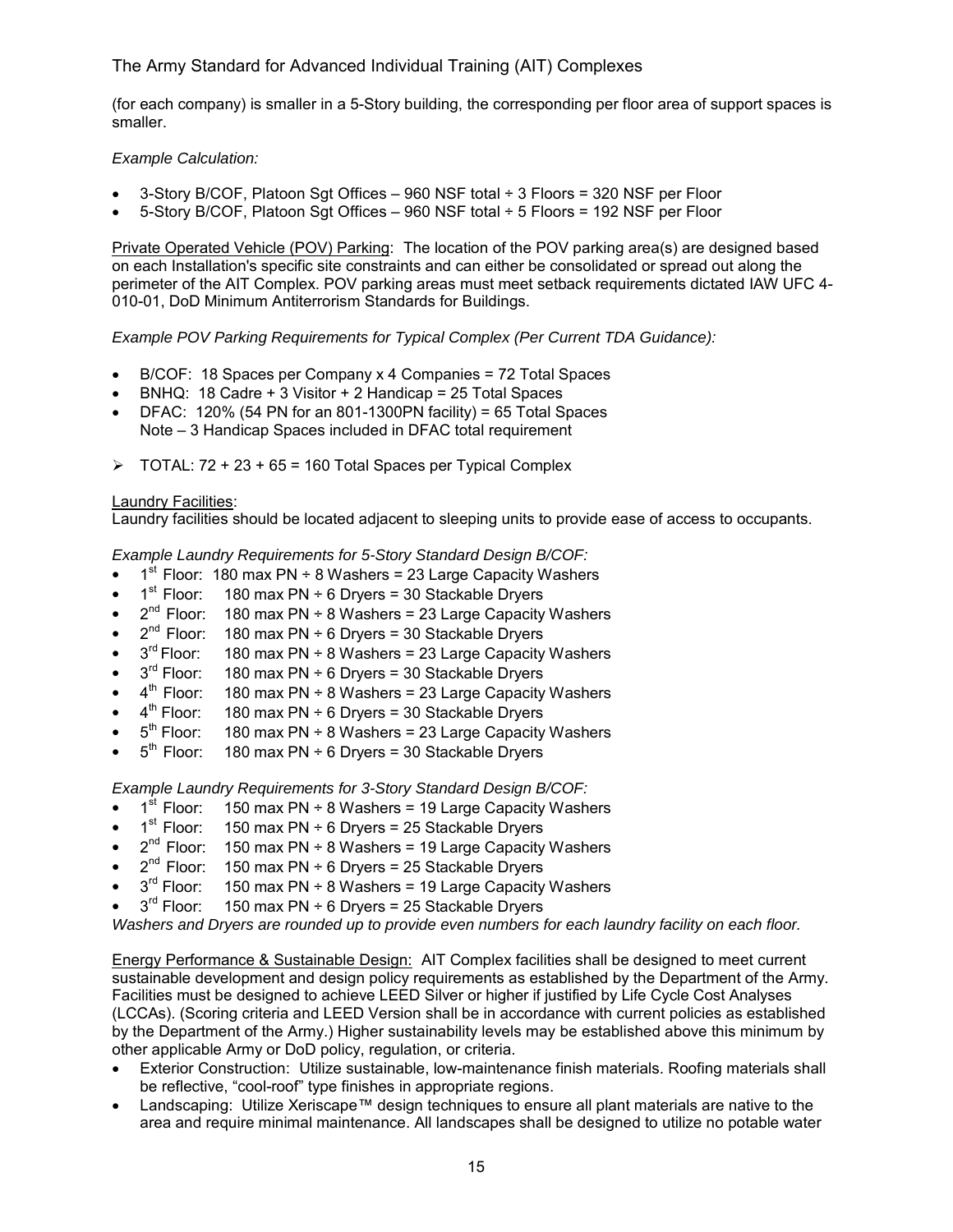for irrigation after a one-year establishment period. Irrigation shall be minimal and achieved through ground-water collection and grey-water reuse.

- Site Utilities: Where feasible, all site utilities should utilize underground distribution methods.
- Mechanical Systems: Facilities shall utilize the most energy efficient solution for HVAC design available within budget. Mechanical system design shall not be required to accommodate older, lessefficient legacy systems.

Compliance Threshold: The Army Standard may identify an Army regulation, technical guide or other written guidance as mandatory criteria. The COS provides the first line technical compliance review. The Facilities Design Team (FDT), in conjunction with the COS, will resolve any issues where there may be conflicting, unclear or no compliance measurement threshold. Resolution may require senior leadership guidance or amendment of the Army Standard. The Army Standard is not intended to provide compliance criteria detailed in references, regulations, industry standards, or the standard design.

Renovation: Renovated facilities are designed in compliance with prevailing policy and mandatory requirements for Federal facilities and Army engineering documentation in force at time of project definition and cost estimating. The USACE Center of Standardization is an excellent source to engage when considering renovation due to their subject matter expertise. A new facility is necessary if renovation criteria identified below cannot be met:

- Assure that minimum requirements for seismic issues, fire protection, life safety, and sustainable design can be met with the buildings intended for renovation.
- Seismic mitigation must occur if renovation cost is greater than 50% of building's replacement value (if Seismic Design Category C) as determined by the Installation.
- Fire Protection/Life Safety standards are required if renovation cost is greater than 50% of the building's replacement value as determine by the Installation.
- LEED Silver certification from US Green Building Council (USGBC) must be obtained when renovation provides significant opportunities for substantial improvement in sustainable design elements of building, including energy efficiency, or any renovation that exceeds \$7.5M.
- AT/FP standards (setbacks) are required if renovation cost is greater than 50% of building's replacement value as determine by the Installation.
- Comply with AR 420-1, Table 3-7 for minimum standards of acceptable space and privacy for Soldier sleeping areas.
- Review AIT Complex Army Standard mandatory construction criteria for facility being considered for renovation to ensure each mandatory criteria item is met. Obtain a signed memorandum from the facility proponent (HQDA, G-3/5/7, Training Directorate, Institutional Training Division) approving lesser standard where renovation does not meet the Army Standard mandatory criteria identified for new construction.

Reference Criteria: The designs use latest adopted editions of following design criteria:

- Americans With Disabilities Act (ADA) and Architectural Barriers Act (ABA) Accessibility Guidelines, 2004 as amended
- IBC International Building Code
- AR 405-70, Utilization of Real Property
- AR 420-01, Army Facilities Management
- AR 380-05, Department of the Army Information Security Program
- AR 190-11, Physical Security of Arms, Ammunition, and Explosives
- DoD 5100.76-M, Physical Security of Sensitive conventional Arms, Ammunition, and Explosives
- DA PAM 415-28, Construction Real Property Category Codes
- UFC 3-600-01, Design: Fire Protection Engineering for Facilities
- UFC 4-010-01, DoD Minimum Antiterrorism Standards for Buildings
- UFC 4-023-03, Security Engineering: Design to Resist Progressive Collapse
- UFC 4-722-01 Dining Facilities
- UFC Series 3-100 Architecture and Interior Design
- TB MED 530 Occupational and Environmental Health Food Sanitation
- ETL 1110-3-491, Sustainable Design for Military Facilities